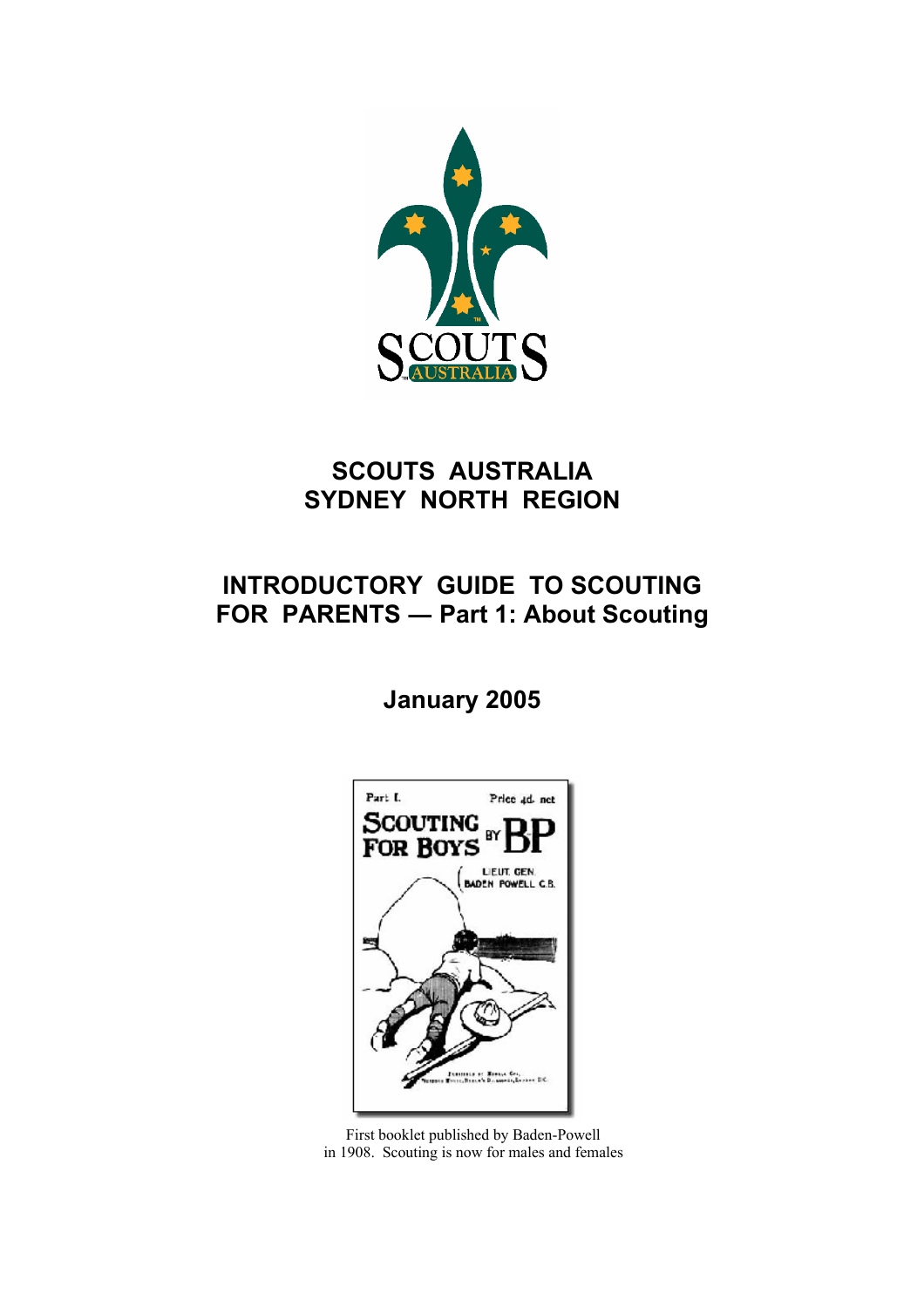### **PREFACE**

This Part 1 of a two-part Guide is primarily for adults in the Sydney North Region of The Scout Association of Australia, New South Wales Branch who are newcomers to the Scouting Movement or are returning to it after many years.

The aim of this Part 1 is to explain what a wonderful volunteer organisation the Scouting Movement is, how it is structured and some of its special terms and conventions.

The focus of the Scout Movement is the local Scout Group. It is totally dependant on volunteers for its success ― every parent of a youth member must contribute, either as a uniformed Leader or as an active member of the Group Committee.

The aim of Part 2 of this guide is to provide practical assistance in the operation of the Group Committee. It is just a start.

The material in the Guide is from many sources and is just a guide. It does not substitute for the policies, rules and guidelines of the Scout Association.

This Guide is a living document. It will be continually updated and improved. To ensure that you have the current version, please check the Sydney North Region's web site, at http://sydneynorthscouts.com.

Any suggestions, corrections, improvements and contributions are welcome.

Lastly, missing from the Guide is a description of the District Supporters (formerly Layside) Committee. This is because they have ceased to exist; however, it is something, which we wish to re-establish in the Region, and are working on it.

Brian Gill Chairman, Sydney North Region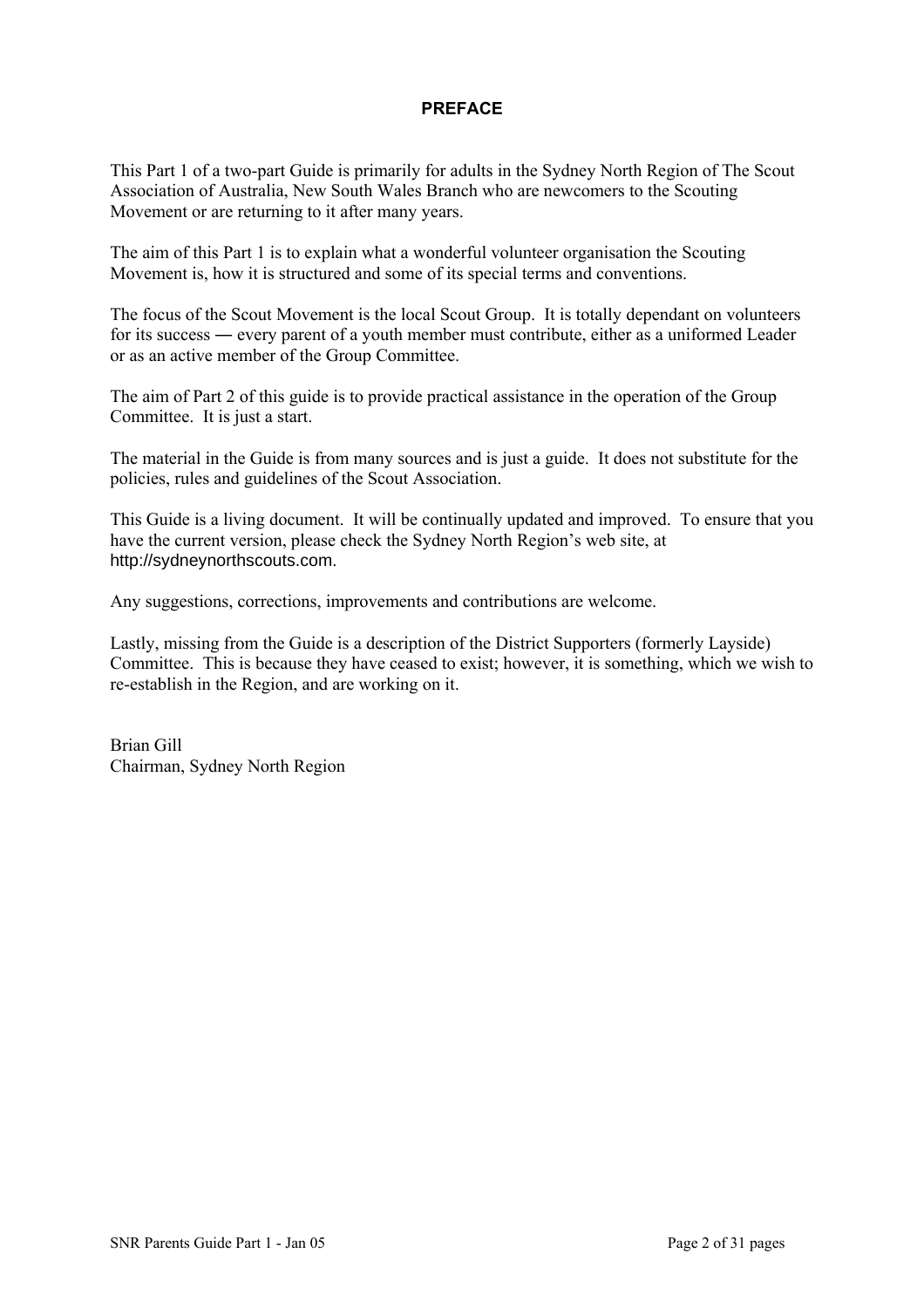### **INDEX (Parts 1 & 2 of the Guide)**

### **Part 1: About Scouting**

#### **1. Introduction**

What Scouting is about How Scouting began The aim, principles, goals and values of Scouting How Scouting's aim, principles and goals are achieved Scout emblems

#### **2. Scouts Australia ― Organisation**

Introduction National Branches Regions **Districts** Groups Management and administration Adult Leaders Sydney North Region Chart of the main organisational structure and management of the Scouting Movement in Australia

### **3. Formations with the Scouting Movement**

Introduction Joey Scouts Cub Scouts **Scouts** Venturer Scouts Rovers Scout Fellowship

#### **Appendices**

- 1. Common abbreviations used in Scouting
- 2. Districts, Groups, Rover Crews and Scout Fellowships in the Sydney North Region
- 3. Code of Conduct for Adults in Scouting
- 4 Scouting terms and traditions
- 5. Scouting prayers
- 6. Awards for good service ― members and associates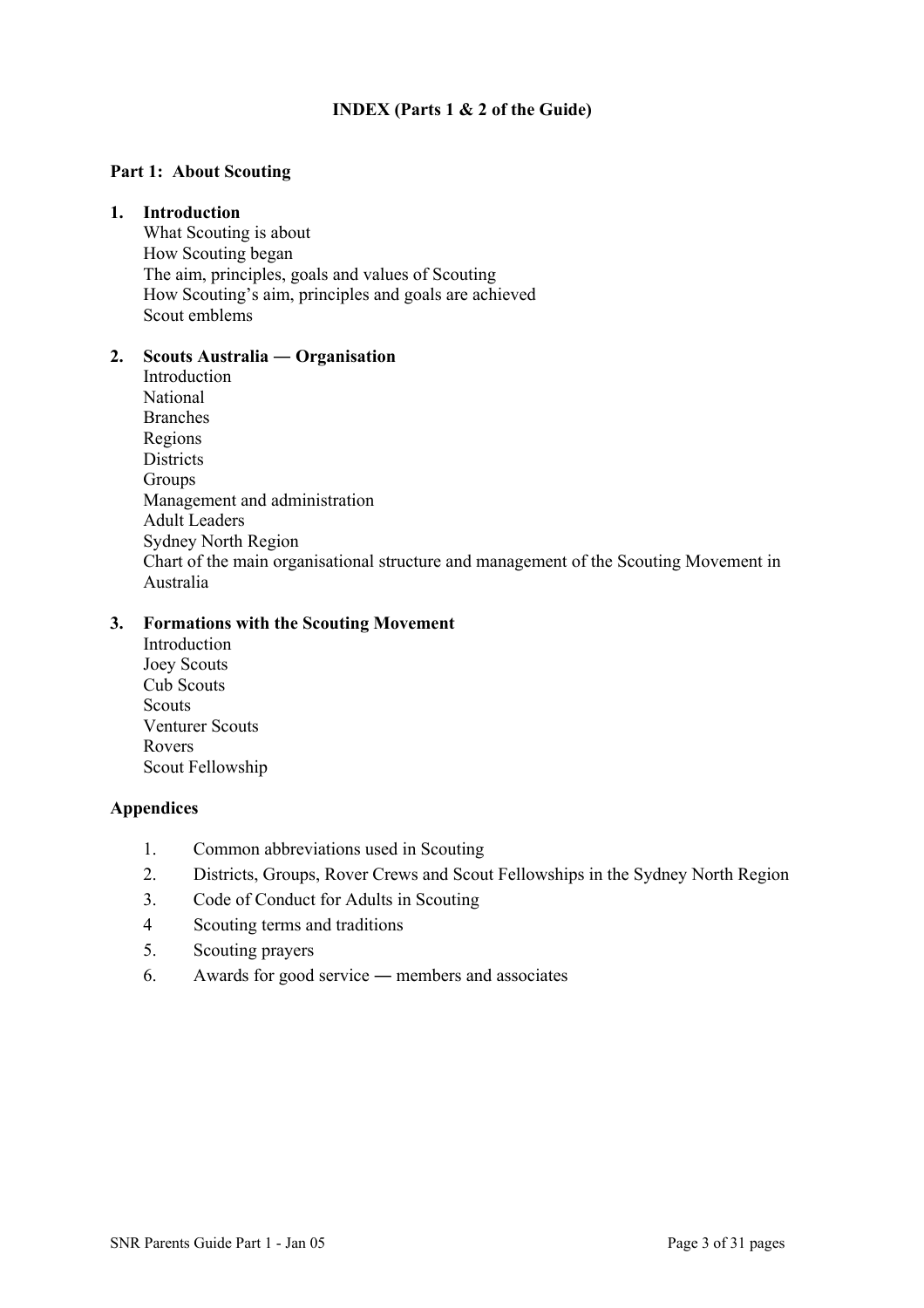### **Part 2: About Group Committees**

**4. The Scout Group ― Management and Support**  Introduction Key functions, responsibilities and composition

#### **5. The Group Committee**

Introduction Role Composition Operation and office-bearers Code of conduct for Group Committee members

### **6. Other matters**

### **Appendices**

- 7. Group Committee checklist
- 8. Tips on conducting meetings and recording the minutes of them
- 9. Sample agenda and its management for regular meetings of the executive of the Group **Committee**
- 10. Sample agenda and its management for the annual general meeting of the Group **Committee**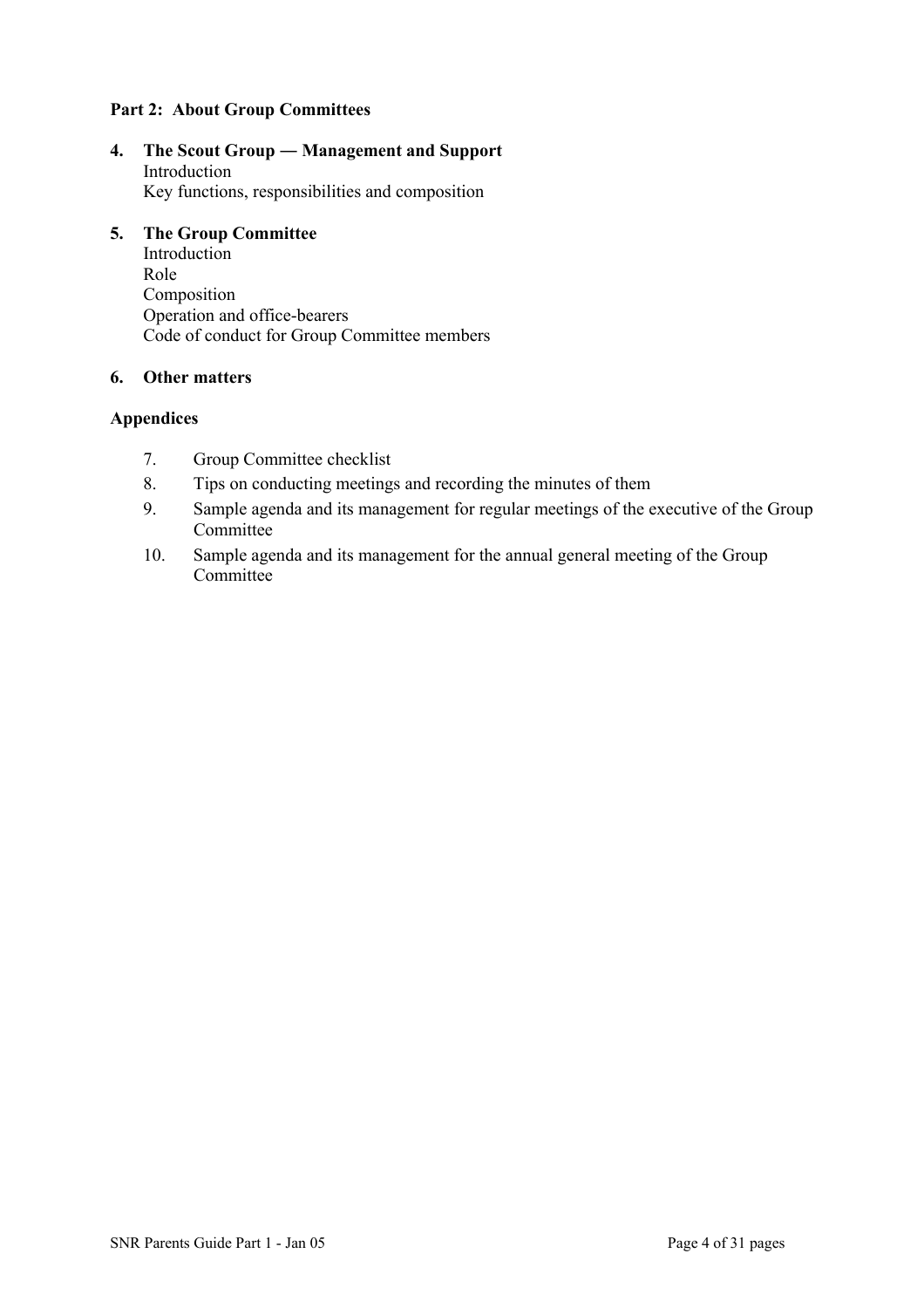# **Chapter 1 ― Introduction**

### **What Scouting is about**

The Scout Movement is the largest and most positive youth organisation (with over 25 million members in more than 200 countries) for building good citizens that the world has ever seen.

It is a voluntary, non-political educational movement for young people, open to all without distinction of origin, race, creed, gender or disability, in accordance with the purpose, principles and method conceived by its founder, Lord Baden-Powell. Its mission is to contribute to the education of young people through a value system ― the Scout Promise and the Scout Law ― to help build a better world where people are self-fulfilled as individuals and play a constructive role in society.

Youth members are accepted into Scouting from the age of 6 until they are 26. They join a Section according to their age and continue through the different sections as they grow older (see Chapter 3).

The Movement is largely comprised of volunteers, being predominantly the parents of current or former youth members and former youth members themselves.

The founder of the Scout Movement, Lord Baden-Powell, described Scouting as a game with a purpose. The Scout Movement's aim is to help young people to develop physically, intellectually, spiritually, emotionally and socially while having fun. Scouting uses a specific method ― the Scout Method — that makes each individual the principal agent of his or her development as a self-reliant, supportive, responsible and committed person. The youth members of the Scout Movement achieve this by participating in an exciting, progressive self-educational program based on educational needs.

The Scout Movement seeks to inculcate the highest ideals of respect for the individual and society combined with a sense of duty and responsibility manifested in self-reliance, service to others and charity to all. In short, its objective is to provide *skills for life* ― for living and for a lifetime.

The Scout Movement has as its foundation a value system ― the Law and the Promise ― based upon spiritual, social and personal principles (see Chapter 3). The Law and Promise are very similar in every country, with appropriate modifications to meet local requirements, such as religious faith. The ultimate definition of a member of the Scout Movement, youth and adult, is someone who has made the Scout Promise and strives to keep it and who is registered as a current member of a Branch according to Branch Rules.

Scouting's program for its youth members recognises that children develop at different speeds and, as they grow towards adulthood and prepare to take their place in society, their needs change. Youths develop through Sections: Joeys, Cub Scouts, Scouts, Venturers and Rovers. From the Cub Section onwards, they are gradually given more opportunity to work in small autonomous (but supervised) groups in order to develop leadership and teamwork skills, responsibility and self-reliance.

Special Federal and State legislation cover the Australian Scout Movement. The World Scout Bureau, based in Geneva, Switzerland, administers the World Scouting Movement.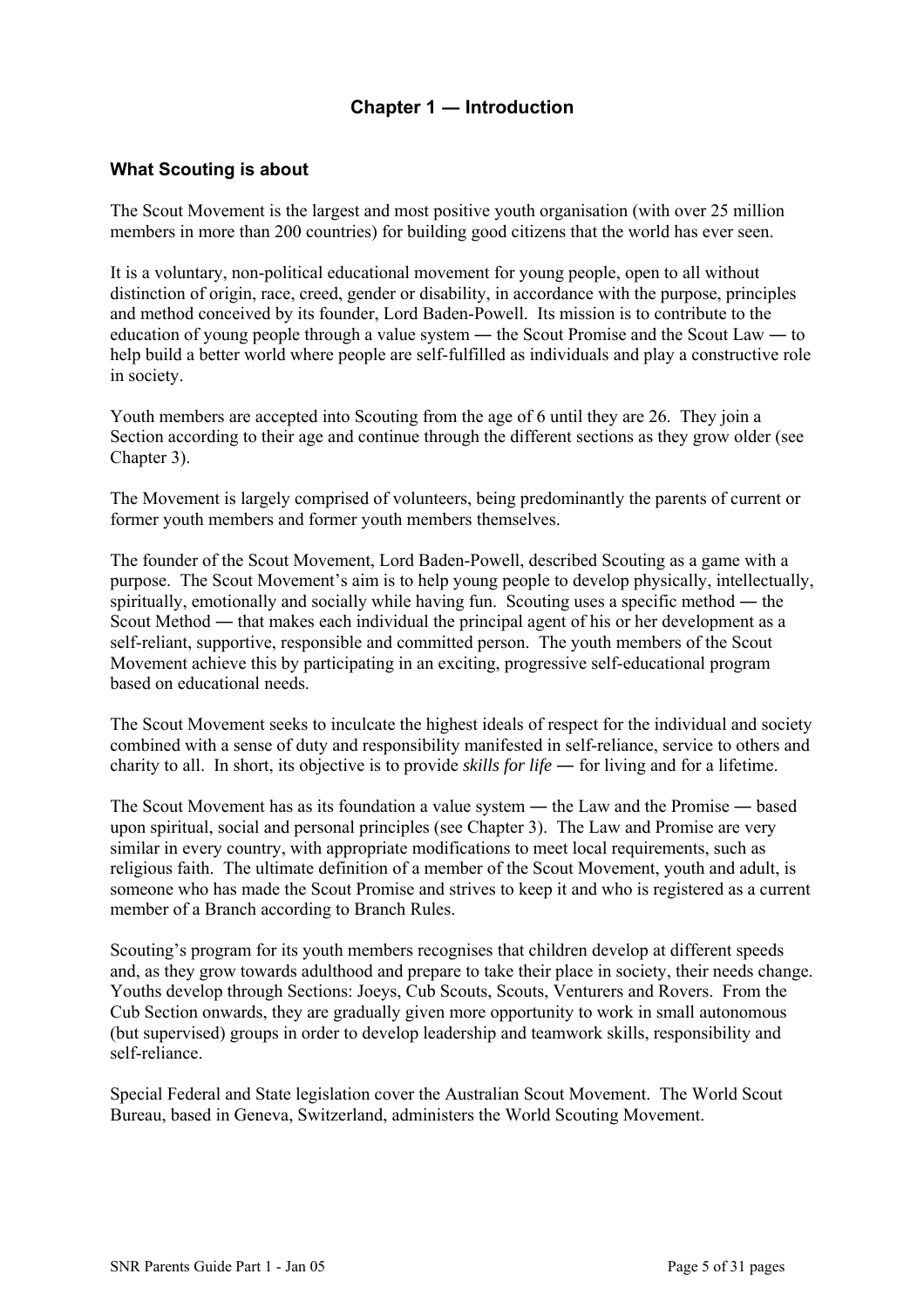## **How Scouting began**

Sir Robert Stephenson Smyth Baden-Powell, Lord Baden-Powell of Gilwell and a former Major-General<sup>1</sup> (1857 – 1941) founded the Scouting movement in Great Britain in 1907. It began in Australia in 1908.

Baden-Powell's series of six booklets, "Scouting for Boys"<sup>2</sup>, was published in 1908. It borrowed from other pioneers of youth organisations and his military manual "Aid to Scouting" (1899) and it drew upon his love of outdoor life and his skills in camping and tracking. They were intended as a training aid for existing youth organisations, such as the Boys' Brigade and the YMCA. However, they caused the spontaneous formation of scouting patrols and started a new and ultimately worldwide movement, initially for 11 to 18 year old boys.

The Wolf (now Scout) Cub Section for 8 to 11 year olds was formed in 1916. Baden-Powell used one of the stories in the Jungle Book by his friend, the author and poet, Rudyard Kipling (1865 – 1936) called "Mowgli's Brothers" (but better known as "The Story of Akela and Mowgli") to provide an imaginative background for the Section's activities. The stories emphasise the development of skills, physical fitness, love of nature, friendliness, self-reliance, obedience, loyalty and courtesy.

The Rover Scout section was started in 1918, the Venturer Scout section in 1946 (then called Senior Scouts) and the Joey Scout section in 1990.

The Group system of different Sections under the leadership of a Group Leader began in 1927.

Scouting admitted females to its Venturer Scouts and Rover sections in 1973 and its Cub Scouts and Scouts sections in 1988.

### **The aim, principles, goals and values of Scouting**

The **aim** of Scouting is to encourage the physical, intellectual, social, emotional and spiritual development of young people so that they take a constructive place in society as responsible citizens, and as a member of their local, national and international communities.

The **principles of Scouting** are that Scouts should serve their God, act in consideration of the needs of others and develop and use their abilities to the betterment of themselves, their families and the community in which they live.

These three principles apply equally to all members of the Movement, youth and the adult leaders in uniform and non-uniformed supporters (or supporters ― formerly layside). They are referred to as "Duty to my God", "Duty to Others" and "Duty to Self" and are reflected in the Promise and Law of each youth member Section (see Chapter 3) and in the Code of Conduct for Adults in Scouting (see **Appendix 3**).

<span id="page-5-0"></span><sup>1</sup> Baden-Powell became a popular hero when, as a Colonel in the British Army, he commanded the defence of Mafeking at the start of the Boer War in 1899. Some 800 men defended the town against a force of 4,000 to 5,000 men until it was relived after having been besieged for 217 days.

<span id="page-5-1"></span><sup>2</sup> "It appealed to all the sense of adventure and love of open-air life which is so strong in youth. But beyond this it stirred those sentiments of knightly chivalry, of playing the game - any game - earnest or fun - hard and fairly, which constitute the most important part of the British system of education." [Churchill, Winston *Great Contemporaries*]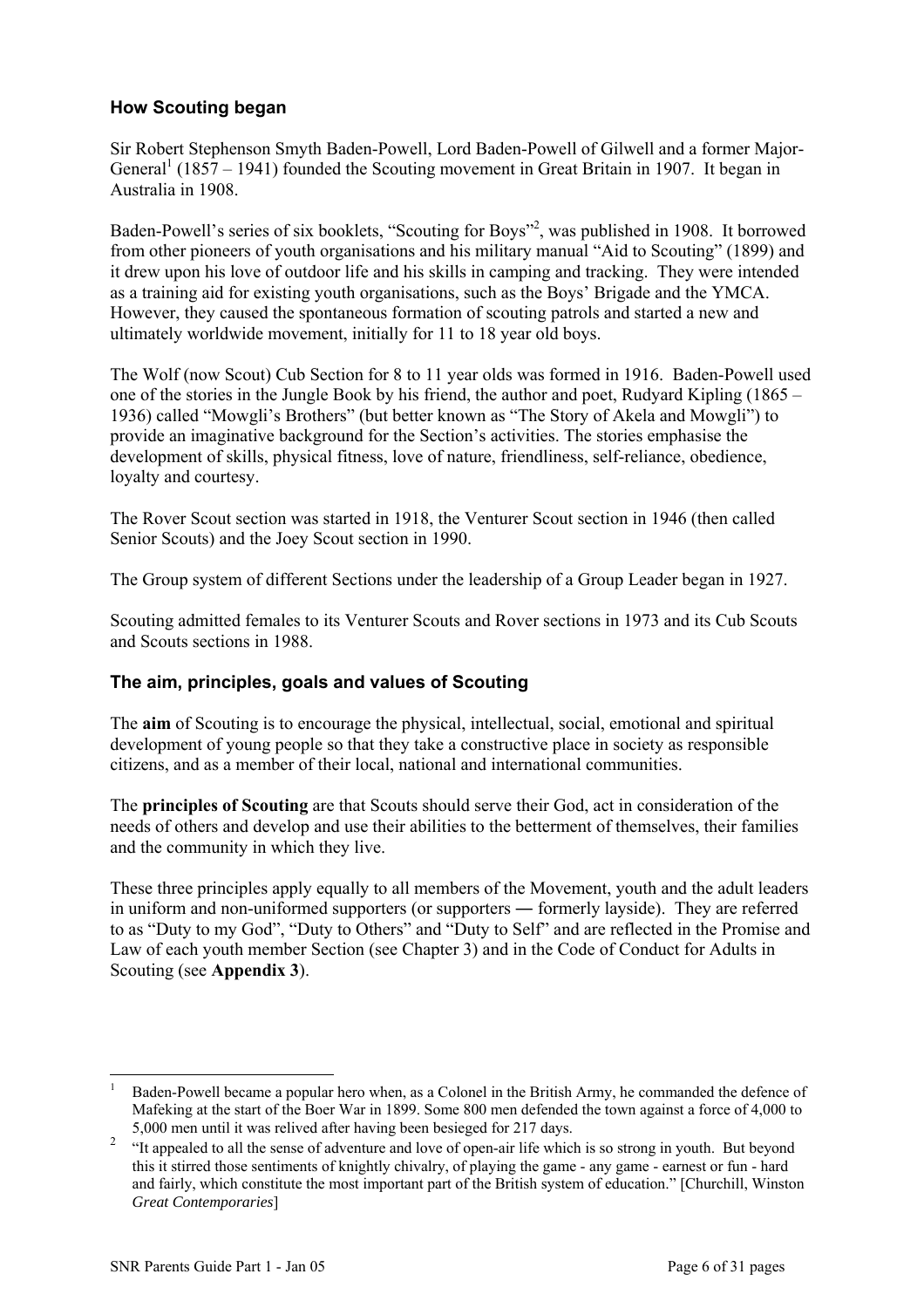### The **goals of the Scout Movement in Australia** are:

- To provide challenging accredited programs to the youth of Australia, which are recognised and valued by the community and by government
- To promote Scouting to the community on the basis of the high quality and relevance of its methodology and programs
- To have an increasingly male and female membership which reflects the social and cultural mix of the community
- To carefully select and train adult leaders on the basis of standards that are recognisable and measurable
- To have the community recognise, support and value the role of Scouting and its activities
- To be recognised by the community as being responsive to community youth issues
- To be recognised and consulted as a major contributor to establishing priorities and determining policies on community youth issues
- To have a high profile portraying a quality way of life.
- To acquire and maintain adequate human, physical, and financial resources, which are used to the best advantage of Scouting and the community
- To provide opportunities for its members to participate in international activities
- To provide maximum support for the development of World Scouting particularly in the Asia Pacific region.

The Scout Association of Australia recognises the following **values**:

- The importance of individuals developing a sense of personal identity and self worth which leads to a responsibility for oneself and one's actions as a citizen.
- That young people are able and willing to take responsibility and contribute to society.
- The rights and responsibility of individuals to regulate their own health.
- The importance of adults providing suitable role models for young people
- The importance of not exposing young people to harm or exploitation
- The importance of individuals and the community adopting a lifestyle that allows ecologically sustainable development through preventing environmental overload, environmental degradation and resource depletion.
- The importance of respect for and equity in dealings with all people, irrespective of culture, gender, religion or impairment
- The importance of mutual support and help between members of a community to maximise the quality of life for all
- The importance of the development of understanding between individuals as a contribution to peace between nations.
- The importance of gainful employment in contributing to the sense of dignity and self worth of the individual.

## **How Scouting's aim, principles and goals are achieved**

The **Youth Program** in Scouting is the total experience, which Scouting offers to young people. It is what they do (*activities*), how it is done (*the Scout Method*) and why it is done (*the purpose*).

The **Scout Method** is a system of progressive self-education and self-government through:

- commitment to a code of living as expressed in the Promise and the Law (see Chapter 3), the meaning of which is expanded as the member grows toward maturity
- learning by doing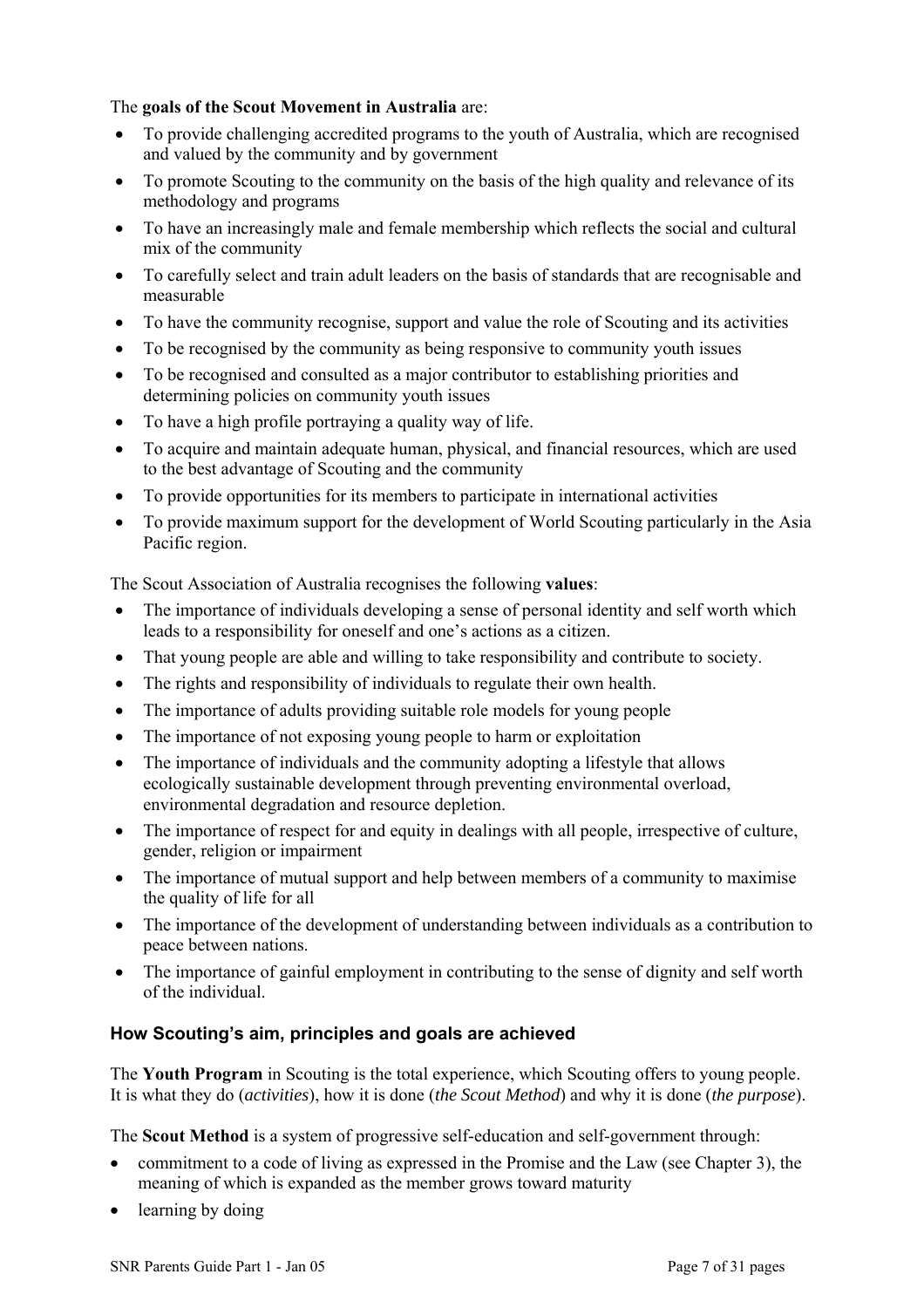- membership of small groups involving, under adult guidance,
	- progressive discovery and acceptance of responsibility and
	- training towards self-government directed towards the development of competence, selfreliance, dependability and the capacities both to cooperate and to lead
- progressive, stimulating and fun programs of varied activities based on the interests of the participants, including games, useful skills and services to the community, taking place largely in an outdoor setting in contact with nature
- an Award Scheme, which encourages participation in the full range of activities and provides recognition of individual achievements having regard to the individual's level of ability.

The Youth Program is implemented through a partnership between the young people and the adult leaders, taking into account the participants' interests, needs and abilities and being relevant to the social reality in which it is offered. It is a "6 - 26 experience" – from Joeys through to Rovers. Therefore, there needs to be a close working relationship between nearby Groups and Rover Crews to ensure that all sections are available to youth members so that they can benefit from the full Youth Program.



### **In summary**



| Objective:<br>Method: | Physical, intellectual, social, emotional and spiritual development<br>Under the guidance of adult leaders, each individual is the principal<br>agent of their development by striving to do their personal best |
|-----------------------|------------------------------------------------------------------------------------------------------------------------------------------------------------------------------------------------------------------|
| <b>Values:</b>        | Law and the Promise (incorporating the principles of "Duty to my<br>God", "Duty to Others" and "Duty to Self")                                                                                                   |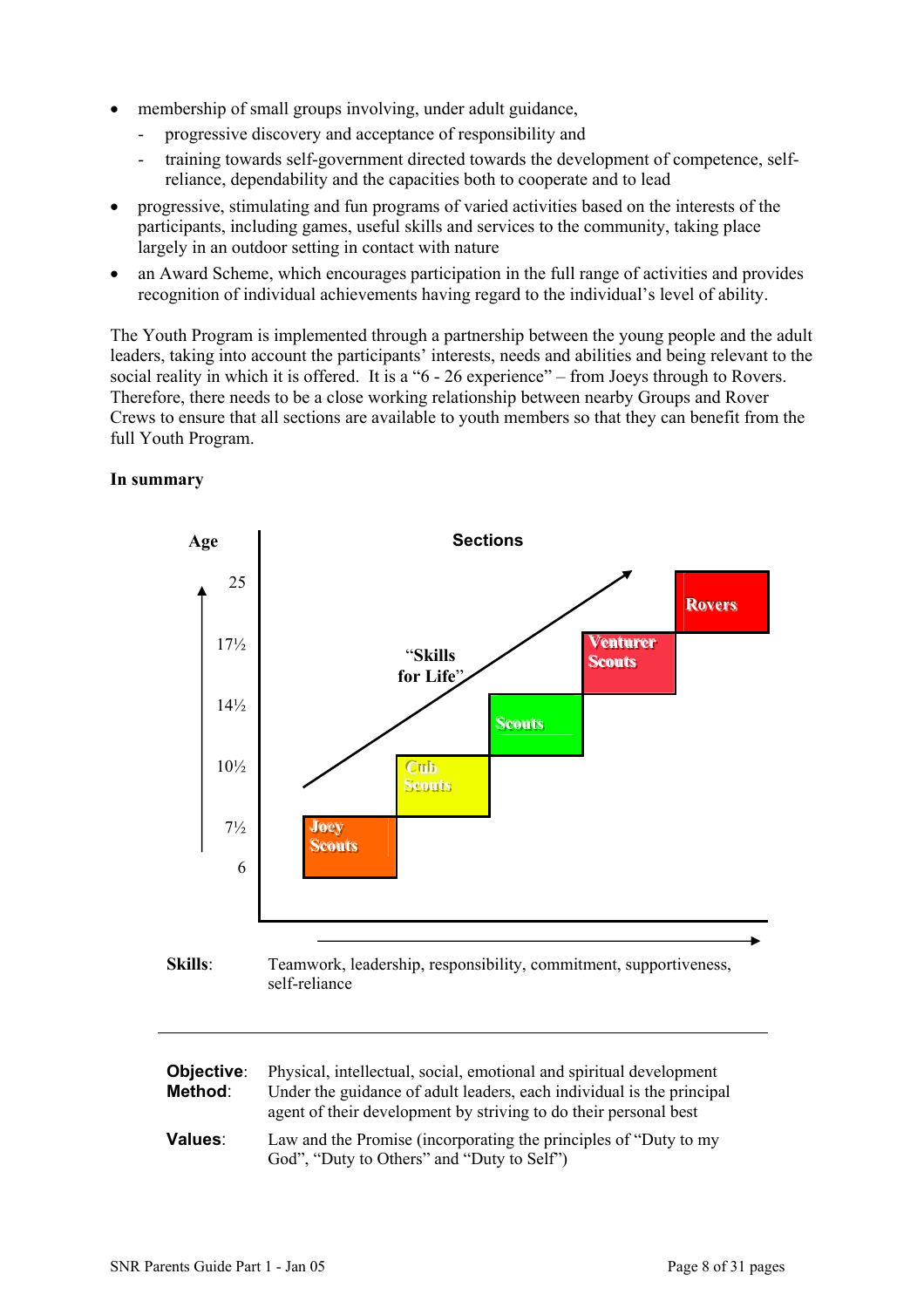### **Scout Emblems**

### **The World Scout emblem**



The World Scout Badge is taken from the 'North Point' used on maps for orienting them with North — it shows the true way to go. The colour is a white on a royal purple background — in heraldry white represents purity and royal purple denotes leadership and helping other people.

The three tips of the emblem represent the three main points of the Scout Promise: duty to my God, duty to others and duty to self.

The two decorative five-pointed stars stand for truth and knowledge and their ten points represent the ten points of the original Scout Law.

The encircling rope tied with a reef or square knot, which cannot be undone no matter how hard it is pulled, symbolises the strength of the world Scouting's unity and family.

### **The Scouts Australia logo**



The Scouts Australia logo features the arrowhead of green fleur de lys "North Point" and the five stars of the Southern Cross in gold.

The three elements of the arrowhead portray the three elements of the Scout Promise, the Scout Salute, and stylised eucalypt leaves – a distinctively Australian image.

The Australian Scouting Movement's trading name, Scouts Australia, is incorporated in the design.

The logo is registered as Australian trade mark No. 729196 in the name of The Scout Association of Australia in classes 8, 16 18 20 21 22 25 26 28 35 41 42.

### **Further information:**

World Scout Bureau ― <http://www.scout.org/front/index.shtml> Scouts Association of Australia – National ― http://www.scouts.com.au/ Scout Association of Australia, NSW Branch ― http://www.nsw.scouts.com.au Scout Association of Australia, Sydney North Region ― http://sydneynorthscouts.com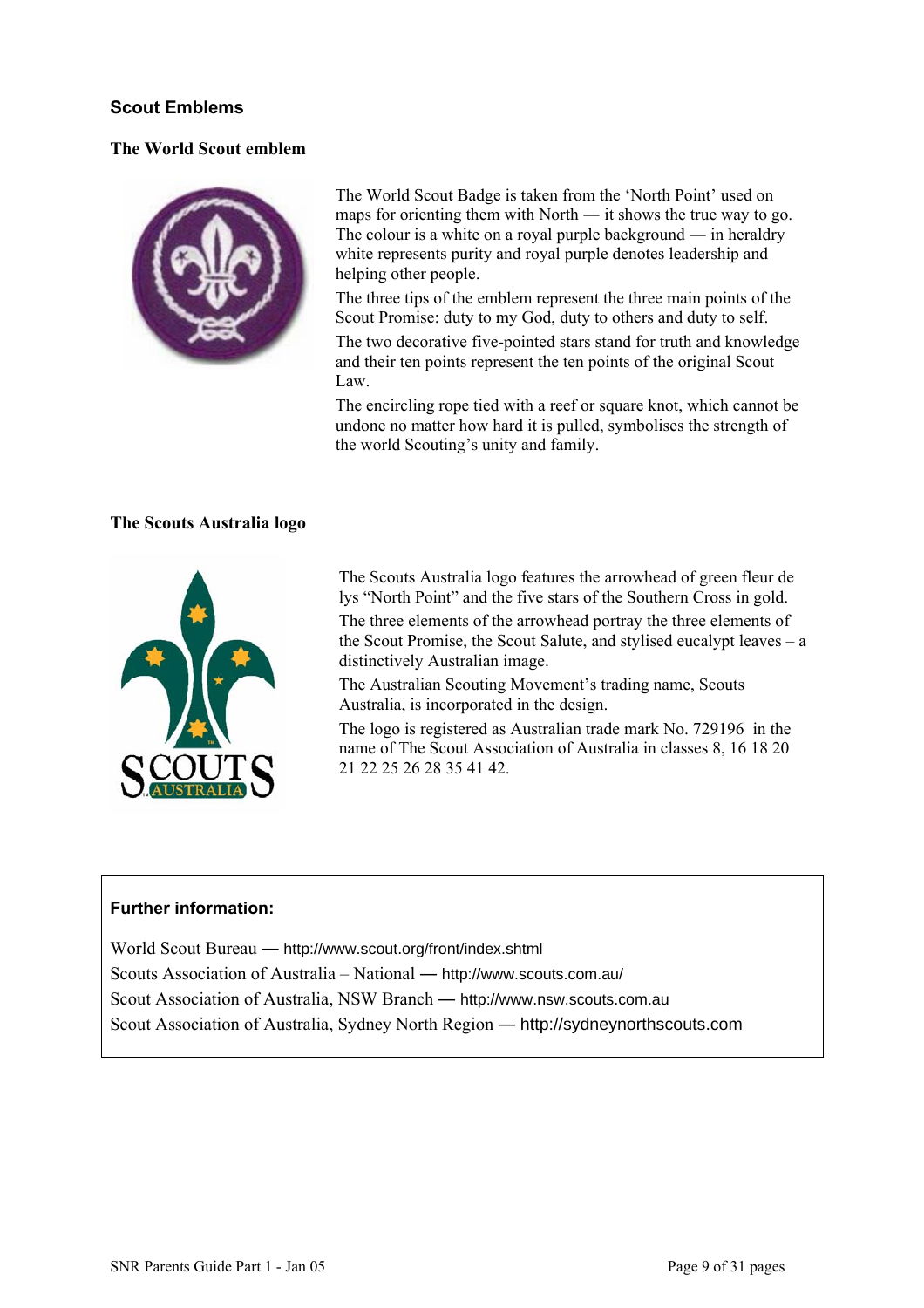# **Chapter 2 ― Scouts Australia ― Organisation**

### **Introduction**

The focus of the Scouting organisation is the Group and the organisation is structured to support the Group. The Group delivers the Scout Program to local communities to meet the needs of young people in accordance with the Aim, Principles, and Policy of The Scout Association of Australia and its Branches.

The organisational structure and management of the Scout Movement in Australia is summarised in a chart at the end of this Chapter.

### **National**

The Scout Association of Australia was incorporated by Royal Charter<sup>3</sup>. It is governed by a **National Council** which co-ordinates the principles and practice of Scouting throughout the Commonwealth of Australia<sup>[4](#page-9-1)</sup>. A National Executive Committee is appointed by the National Council to manage the affairs of The Scout Association of Australia.

In each State and Territory there is a Branch Council, which has been constituted by the National Council. The Scout Movement is organised and managed by these Branches subject to certain fundamental policies agreed upon at a National level. The relationship between The Scout Association of Australia and the Branches is in the nature of a federation involving interdependence between Branches and joint action in matters of common interest. The membership of the National Council is representative of the Branches.

### **Branch**

Authority to operate a Branch is provided by a constitution approved by the National Council and the applicable State/Territory legislation. The NSW Branch is governed by the **NSW Branch Council**, which appoints a **Branch Executive Committee** to manage the affairs of the Branch.

The NSW Branch is incorporated under the Scout Association of Australia (New South Wales Branch) Incorporation Act 1928. Its legal title is "The Scout Association of Australia, New South Wales Branch".

As stated in the Act, the purpose of the NSW Branch is to control the Scouting Movement in New South Wales and maintain it as an efficient organisation for the purposes of the Scout Association of Australia including the performance and exercise of all such duties or powers as may be delegated to it by The Scout Association of Australia. It has a common seal and all the property of the NSW Branch, Regions and Groups is owned by it, and contracts are made, in its name.

<span id="page-9-0"></span><sup>3</sup> Until 1967, the Australian branch was an unincorporated branch of the Boys Scouts Association UK (which was incorporated by Royal Charter in 1912).

Royal Charters are granted by the British sovereign on the advice of the Privy Council, which originally advised the sovereign on matters of state. They, have a history dating back to the 13th century. Their original purpose was to create public or private corporations (including towns and cities) and to define their privileges and purpose. Nowadays, Charters are normally reserved for bodies that work in the public interest (such as professional institutions and charities) and which can demonstrate pre-eminence, stability and permanence in their particular field [see the Privy Council website at http://www.privy-council.org.uk]

<span id="page-9-1"></span><sup>4</sup> The Scouting Movement in Australia is known as "Scouts Australia". This is a registered business name in all Australian jurisdictions and is used in marketing and communication materials.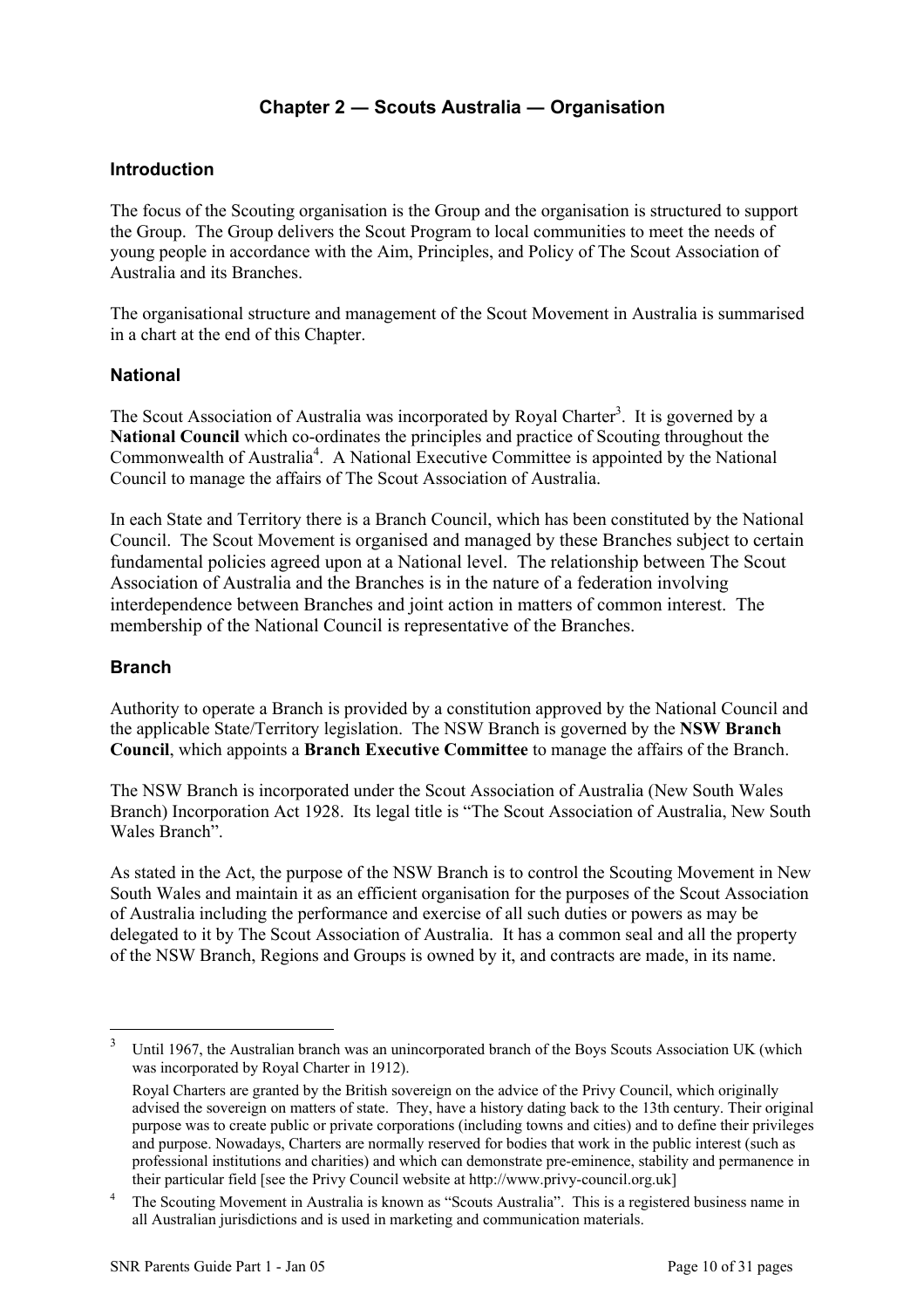All members of Group/Region/Branch Committees, Leaders and youth members belong to this body corporate, like shareholders in a company or investors in a building society.

The role of the NSW Chief Commissioner and the NSW Branch Headquarters support team is to:

- define youth program, adult roles and training needs,
- develop internal/external image, community based support and resources and
- defend the relevance of Scouting to today's society and adult members' community standing.

The NSW Branch office is at Haberfield but will be moving to Homebush Bay in August 2004.

### **Regions**

The NSW Branch is organised into ten **Regions**. Each Region covers a number of local government municipalities and is governed by a **Regional Council**, which is constituted by the NSW Branch Executive Committee. Those Councils, who are lead by a President, have broad community representation (including local Mayors and members of the NSW and Federal Parliaments). Their principal function is to provide support to the **Groups** within their communities.

The Regional Council, in turn, appoints a **Regional Executive Committee**, with various subcommittees, to carry out the Regional Council's functions. The Council is required to meet at least annually to receive a report from the Regional Executive Committee and the Regional Commissioner and to elect persons to various Regional positions.

The role of the Region is to act as the link between the Branch and the Groups to actively support the individual Groups to perform their role of delivering the Youth Program to their youth members to achieve the aims of the Scouting Movement in accordance with its principles, policies and rules.

## **Districts**

Within a Region there are a number of Districts and within a District are a number of Scout Groups. Each District is supported by:

- a **District Council** (or District Team) comprising the District Commissioner for that District, District Leaders working within that district and the Group Leaders of the Groups within that **District**
- a **District Supporters Committee** (or District Association) comprising the District Commissioner, a District Chair, a District Secretary and representatives from each of the Group Committees of the Groups within a District. The Committee assists the District Commissioner and District leaders to carry out their responsibilities.

### **Groups**

The Scout Group is described in more detail in Chapters 3, 4 and 5.

In brief, a Scout Group is divided into **Sections** (Joey Scout Mob, Cub Scout Pack, Scout Troop and Venturer Scout Unit) according to the age groups of the youth members.

The leadership, management and support of the Group are carried out by a Group Leader, Section Leaders, the Group Council and the Group Committee.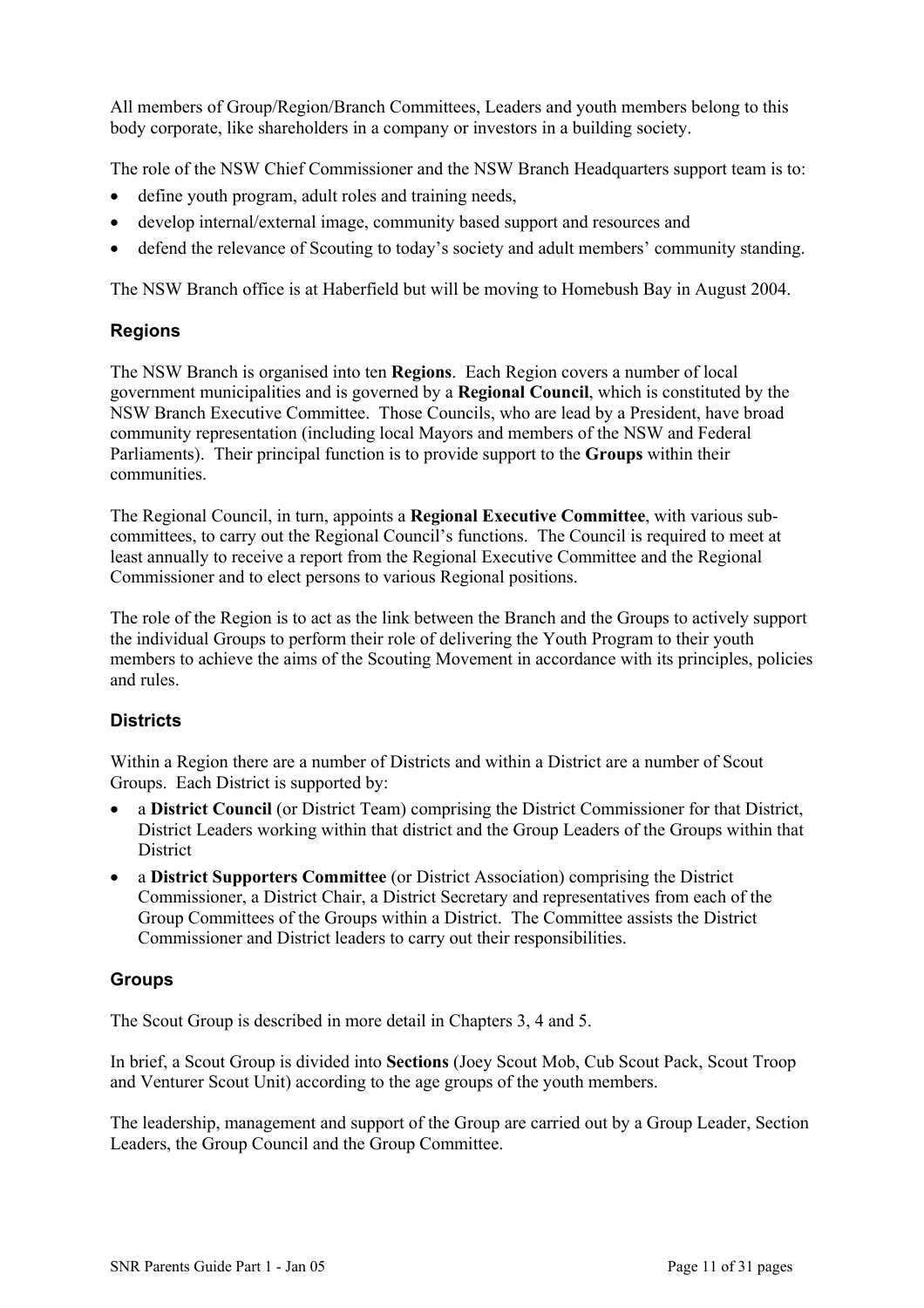In addition, each of the Cub Scouts, Scouts and Venturer sections has a Council of its youth member leaders and adult leaders:

- **Joey Scout Mob** the Joey Scout Leader (JSL<sup>5</sup>) takes charge with the help of Assistant Joey Scout Leaders (**AJSL**'s), subject to the general supervision of the Group Leader (**GL)**.
- **Cub Scout Pack** ― the Cub Scout Leader (**CSL**) takes charge with the help of any Assistant Cub Scout Leaders (**ACSL**s), subject to the general supervision of the GL. In deciding matters of internal administration, the CSL as far as possible consults the **Pack Council**.

The Pack is divided into **Sixes**, each consisting ideally of six Cub Scouts, named after a colour (eg Red Six) and led by a **Sixer** and a **Second**. The Sixer is appointed by the CSL and the Second is appointed by the CSL to assist the Sixer and to take his/her place when absent.

The Pack Council comprises the Leaders of the Pack, the Sixers and, if desired, the Seconds.

• Scout **Troop** — the SL takes charge with the assistance of any ASLs subject to the general supervision of the GL. The adult Leaders normally act in an advisory capacity only.

The SL delegates to the **Troop Council** all internal matters of discipline, program, and administration (including the expenditure of Troop funds) to the extent possible within the capacity and experience of its members.

The Scout Troop is divided into **Patrols**, each containing from four to eight Scouts, named after an animal (eg Kookaburra Patrol) and led by a **Patrol Leader** and an **Assistant Patrol Leader**.

The **Troop Council** comprises the PLs and, if desired, the APLs. It meets regularly in the presence of the SL. The training of PLs is also partly carried out through the Troop Council.

A senior and experienced Scout, who has undergone the required training and achieved particular awards, may be appointed a **Troop Leader** within the Scout Section. The TL acts as Chairman of the Troop Council, assists the PLs with their duties and has such other duties as the Troop Council determines.

• Venturer Scout Unit — the VSL takes charge with the assistance of any AVSLs subject to the general supervision of the GL. To the fullest extent possible, the VSL delegates to the Unit Council the general organisation and administration of the Unit, responsibility for the expenditure of its funds, the program of its activities and the control of the standards for awards.

The **Unit Council** is elected by the Unit's Venturer Scouts from their membership. Venturer Scout Leaders attend its meetings in an advisory capacity but the Chairman of the Council is an elected Venturer Scout.

Groups' names reflect their geographic locality, eg Town or Suburb name. The use of a prefix eg "1<sup>st,</sup> before the base name is not mandatory, but is recommended.

With the agreement of the NSW Branch, community bodies or corporations may establish Scout Groups and are referred to as the Sponsoring Authority. For sponsored or ethnic Groups, the name of the sponsor, church, religion, school or ethnic community may appear in brackets after the name.

Rover **Crews** are self-governing from the Crew level through to the National level. Each Crew elects a team of office bearers (including a **Crew Leader**) to handle its management and operation. A **Rover Adviser** is an adviser (and only when asked) and not a leader. Unlike the other sections, Rover Crews do not have to be associated with any particular Group but often are.

<span id="page-11-0"></span><sup>5</sup> The Scouting Movement's literature is replete with abbreviations. The most common ones are in **Appendix 1**. However, once one becomes familiar with some of the terms, the rest are not difficult to guess.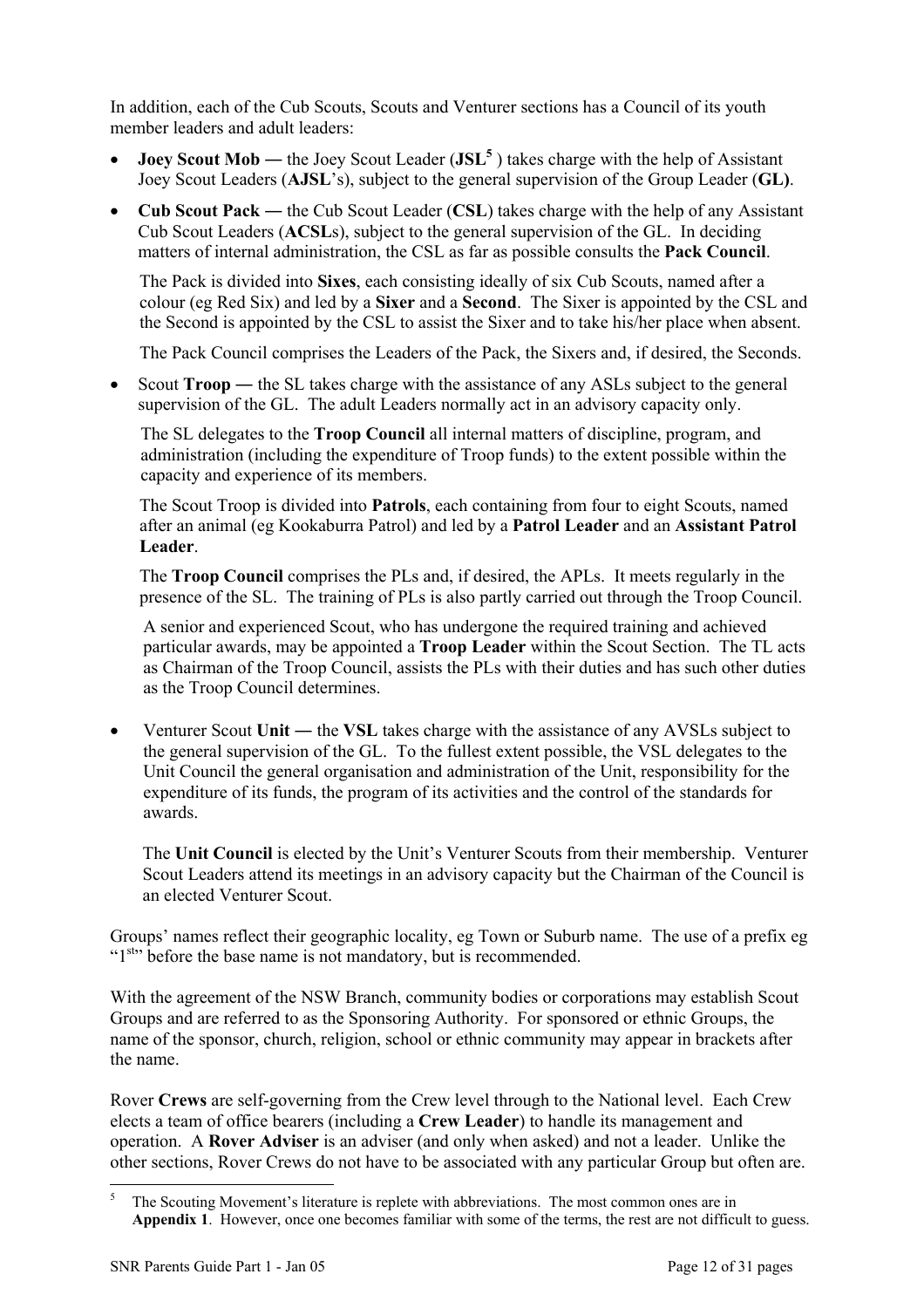The **Scout Fellowship** is an adult section for ages 26 and over, designed to provide opportunities for members to enjoy mutual fellowship, maintain contact with the Scout Movement and continue the ideals of service to Scouting and the community. Fellowships can be formed at Group, District, Region or Branch levels. An elected committee, headed by a Chairman, manages each Fellowship.

### **Adult management and administration**

Generally speaking, at each level of the Scouting organisation there are two bodies:

| <b>Body</b> | <b>Members</b>                                                                                        | <b>Role</b>                                                                                            | Chairman                                                 |
|-------------|-------------------------------------------------------------------------------------------------------|--------------------------------------------------------------------------------------------------------|----------------------------------------------------------|
| Council     | The relevant "uniform"<br>leaders at that level                                                       | To develop/set the youth<br>programs and promote<br>Scouting                                           | The uniformed Leader or<br>Commissioner at that<br>level |
| Committee   | The non-uniform<br>members (or supporters)<br>and the uniform head of<br>the corresponding<br>Council | To support the head of<br>the Council in respect of<br>the business side of<br>Scouting at that level. | A non-uniformed<br>chairman                              |

At the Group level,

- the **Group Council** comprises the Group Leader and the Section Leaders of the Group and
- the **Group Committee** comprises the Group Leader and non-uniformed members largely drawn from the parent body. The head of the Group Committee is the Chairman.

Above the Group and District levels there are some paid administrative staff, with an administration officer at the Regional level and chief executive and other employees at the Branch and National levels.

## **Adult Leaders**

All Leaders in Scouting are volunteers from the community, often the parents of youth members. Leaders undergo a thorough selection and training process. All potential Leaders are interviewed and given full police and referee checks. They are then supervised and trained fully in youth leadership, program planning, safety and other requirements before they are able to work with young people on their own.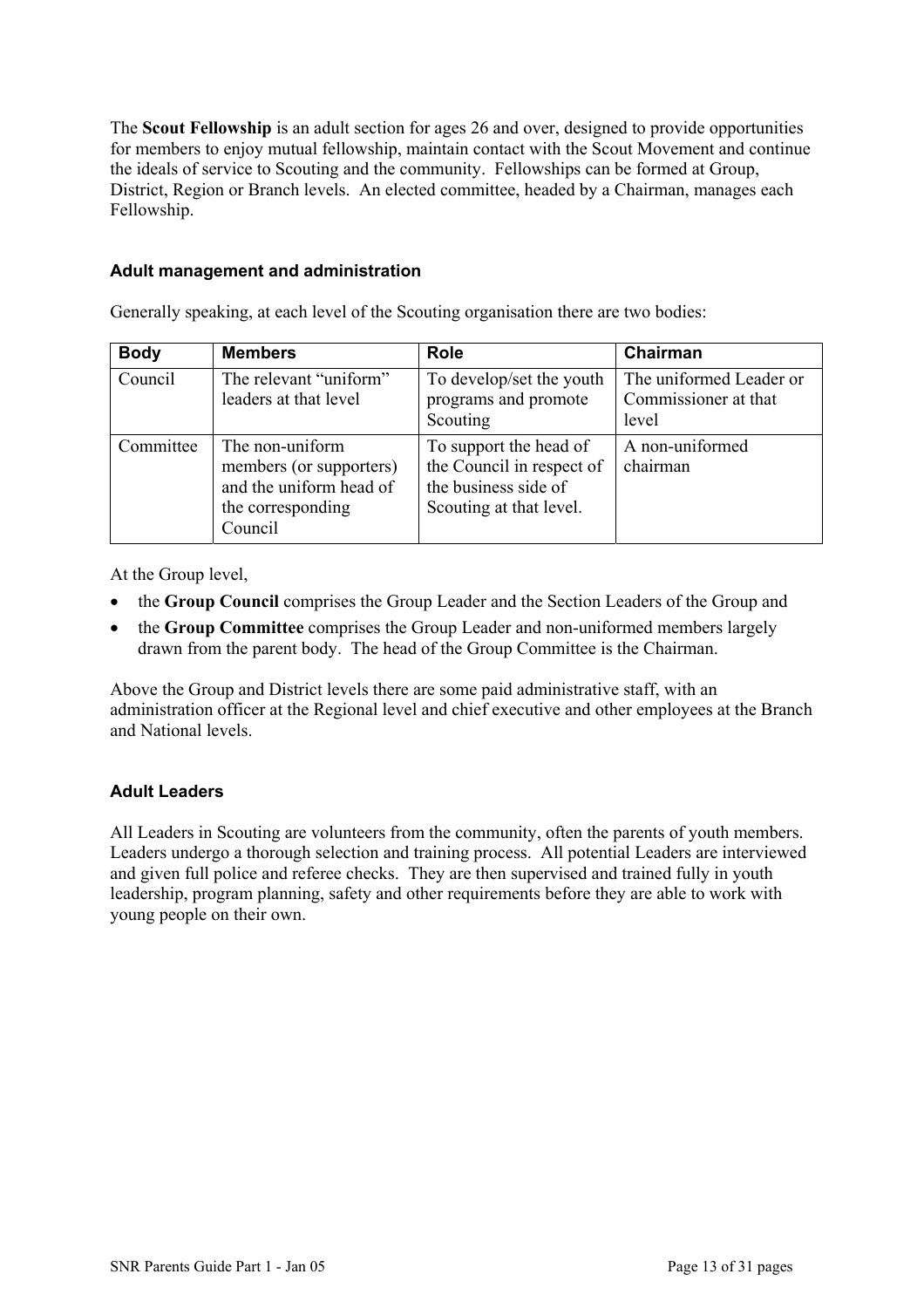The training comprises:

### **Basic training**:

- Preliminary Core Modules Introduction to Scouting
- In-service Training
- Technical Skills Tasks
- Basic Core Training Course
- Basic Sectional Training Course *Gilwell Woggle presented Certificate of Adult Leadership (COAL) issued*

### **Advanced Training**:

- Advanced Core Module Training Course
- Advanced Section Training Course
- Advanced Outdoor Skills Course
- Project
- Application and Assessment Wood Badge Bead<sup>6</sup>s and Gilwell Scarf *presented Certificate of Advanced Adult Leadership issued*

Scouts Australia is a registered training organisation. Depending on the Leader's training, he or she could be awarded a nationally-recognised Certificate III or IV or the Diploma in Leadership. This provides advance standing in certain further education courses all over Australia.

There are many jobs for Leaders, eg they can be a Leader in a Section in a Group, be a leader in an activity (such as abseiling or boating) at an activity centre or be a trainer of and leader of adults.

The most important skill for a Leader of youth members is to be able to relax the reins as youngsters develop in confidence, experience and self-sufficiency:

- With Joey Scouts the job must inevitably involve total control of the activities.
- At Cub Scout age, when boys and girls begin to look for simple responsibilities and to realise that they have the ability to make decisions, they must be given the opportunities to test themselves.
- When they become Scouts, they enter the years of adolescence and the adult leader must encourage them to exercise their growing desire for independence by gradually assuming the role of guide and counsellor.
- With the Venturer Scouts, it is a case of allowing self-motivation and self-discipline to have full rein while always being available for advice and consultation.
- Rovers are self-governing. Rover Advisers provide support and guidance only when it is sought.

Adults are appointed to defined roles for fixed terms (not exceeding three years) in a specific formation at National, Branch, Region, District or Group level. Appointments are specified in accordance with the functions performed and the responsibilities of the position:

- **Commissioners** provide leadership and management in:
	- o implementing the strategic and operational plans for the Association
	- o recruiting, developing and effectively deploying the adult resources of the Association
	- o effectively utilising the physical and financial resources of the Association.
	- o representing the Association in the community.
- **Leaders** provide leadership and facilitation of the development of young people by:
	- o operation of a youth Section and its program
	- o operation of specialist youth activities
	- o management of a Scout Group

<span id="page-13-0"></span><sup>6</sup> The **Wood Badge** is a world-wide Scouting standard for adult leaders.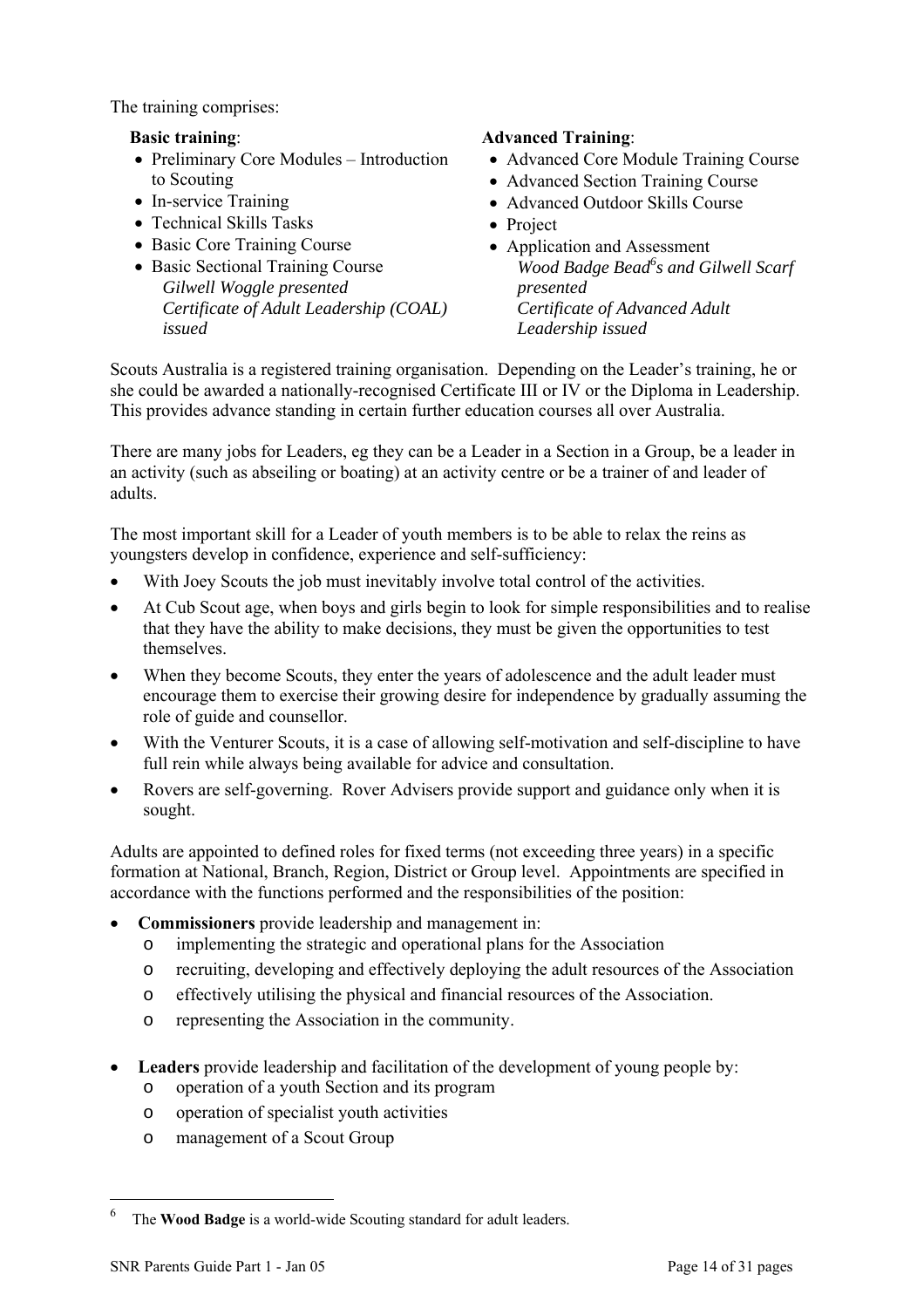• **Advisers** facilitate the development of adults in leadership roles in the Movement, or provide expertise in the conduct of specialist activities.

Leaders wear bars of the appropriate colour on their epaulettes of their current uniforms:

| <b>Appointment</b>            | <b>Colour</b> | <b>Appointment</b>  | <b>Colour</b> |
|-------------------------------|---------------|---------------------|---------------|
| Joey Scout Section            | Tan           | District Leader     | <b>B</b> lue  |
| <b>Cub Scout Section</b>      | Yellow        | Commissioner        | Purple        |
| <b>Scout Section</b>          | Green         | Other adult members | Orange        |
| <b>Venturer Scout Section</b> | Maroon        |                     |               |
| <b>Rover Section</b>          | Red           |                     |               |
| Group Leader                  | White         |                     |               |

With the new uniform, which is being introduced over 5 years from 1 July 2004, the Leader's appointment will appear on their name badge.

## **Sydney North Region**

The **Sydney North Region** is the largest (by youth members and leaders) of the Regions in New South Wales with over 4,000 youth members and adult leaders. It is organised into eight **Districts** which cover the Scout Groups within their area. The Sydney North Region encompasses the Hornsby, Hunters Hill, Manly, Pittwater, Lane Cove, Ku-ring-gai, North Sydney, Warringah and Mosman Councils and the Willoughby and Ryde City Councils.

In **Appendix 2** is a list of the Sydney North Region's districts and the Groups, Rover Crews and Scout Fellowships within them.

The Sydney North Region's office is at 2 Ellis Street, Chatswood: Ph: (02) 9411 4088; Fax: (02) 9411 4371); Email: sn.region@nsw.scouts.com.au (see below for its web address).

### **Further information:**

The structure of the Scout Association ― refer the NSW *Branch's Organisation and Information Handbook* which can be downloaded from the NSW Branch's web site at http://www.nsw.scouts.com.au

Sydney North Region ― http://sydneynorthscouts.com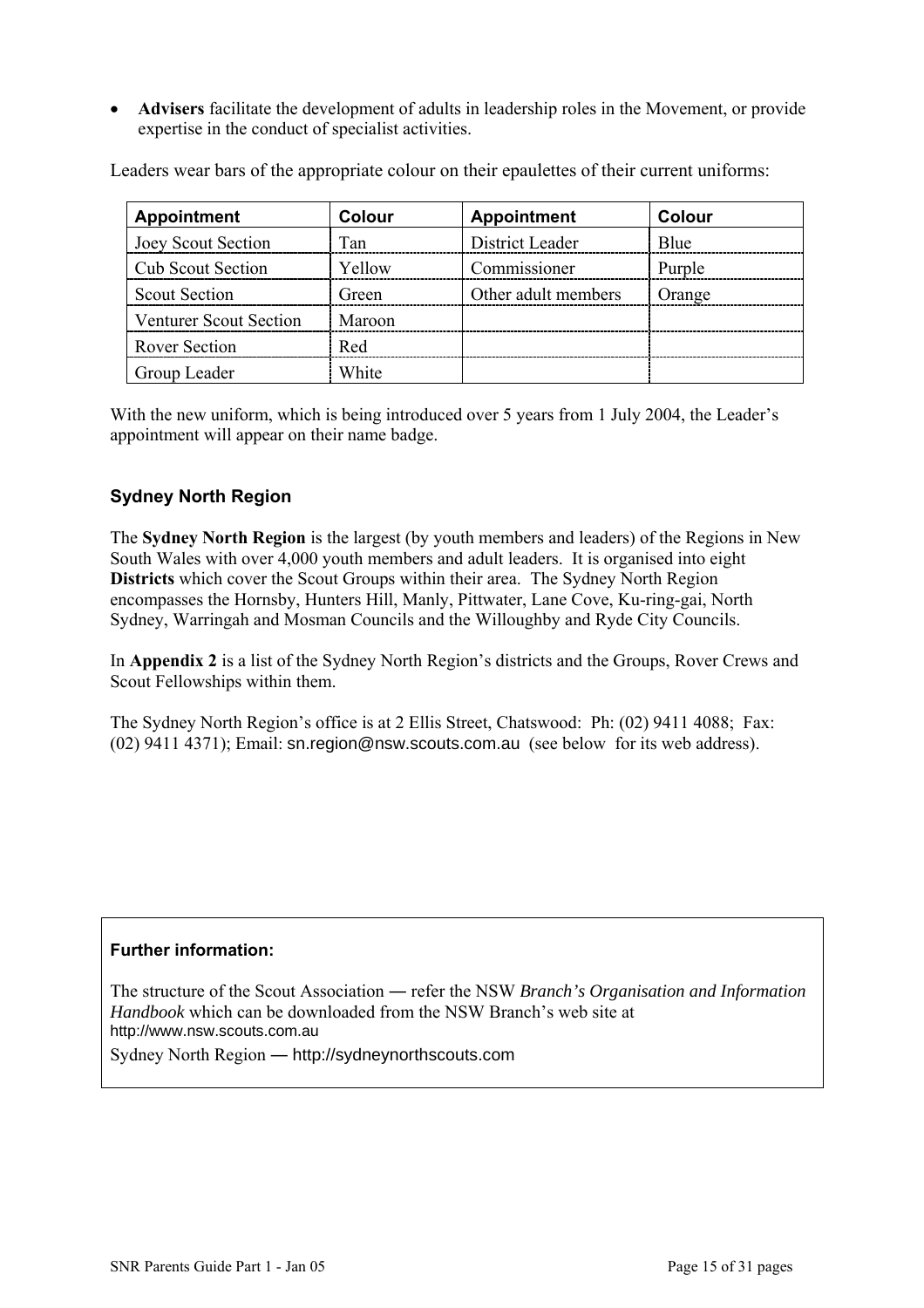### **Chart of the main organisational structure and management of the Scouting Movement in Australia**



For the sake of simplicity, the structure for Rovers above the Crew Level has been omitted. Rovers very much operates in a "parallel universe" with its system of self-government through Councils at various levels. There is no line of responsibility at Group or District level – Crews are responsible directly to the Region Rover Council, but are encouraged to closely communicate with their Group if associated with one. As with the Crews, Rover Councils at the Region, Branch and National levels are self-governing, but are usually regarded as operating "with the approval of" the respective (Chief) Commissioner, hence would technically be considered responsible to that Commissioner.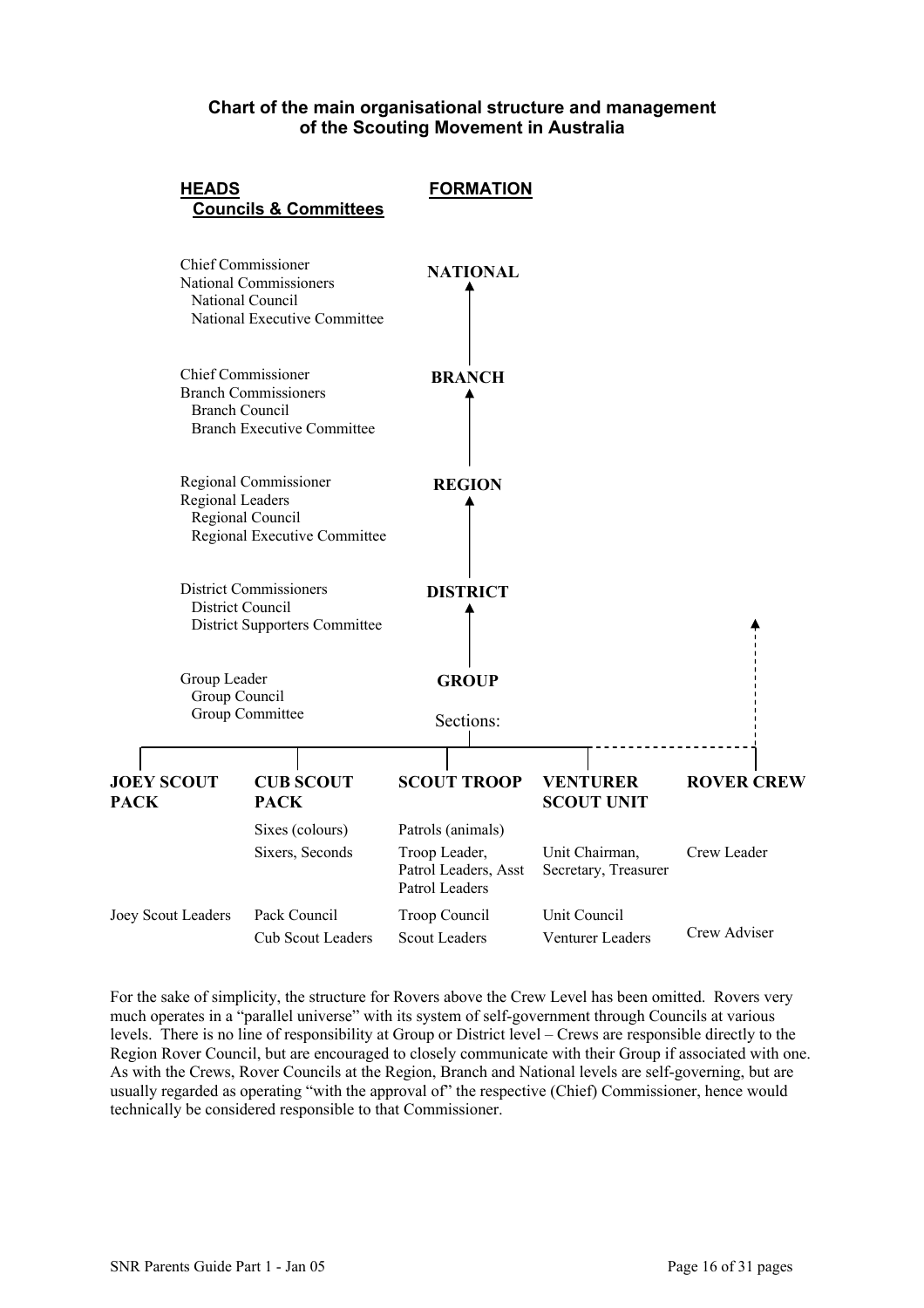## **Chapter 3 ― Formations with the Scouting Movement: Scout Group Sections, Rover Crews and Scout Fellowships**

### **Introduction**

The Scout Youth Program is an educational and recreational youth program, which offers progressive training in accordance with the age and stage of development of the youth members. Accordingly, there are four Sections and Rovers (which are not part of a Scout Group but are often associated with one) as follows:

| Age group                       | <b>Youth member</b>   | <b>Section</b> | <b>Youth leaders</b>                                                                                       | <b>Adult leaders</b>                                                                                                                                 |
|---------------------------------|-----------------------|----------------|------------------------------------------------------------------------------------------------------------|------------------------------------------------------------------------------------------------------------------------------------------------------|
| $6 - 7\frac{1}{2}$              | Joey Scout            | Mob            |                                                                                                            | Joey Scout Leader / Assistant<br>Joey Scout Leader (each has<br>an Aboriginal or Australian<br>bush animal or bird name)                             |
| $7\frac{1}{2} - 10$             | Cub Scout             | Pack           | Sixer / Second<br>of each Six<br>+ Pack Council                                                            | Cub Scout Leader (Akela) /<br><b>Assistant Cub Scout Leader</b><br>(each has a name from<br>Kipling's Jungle Book such<br>as Balo, Bagheera, Raksha) |
| $10\frac{1}{2} - 14\frac{1}{2}$ | Scout                 | Troop          | Troop Leader,<br>Patrol Leader /<br><b>Assistant Patrol</b><br>Leader of each<br>Patrol<br>+ Troop Council | Scout Leader / Assistant<br>Scout Leader                                                                                                             |
| $14\frac{1}{2} - 17\frac{1}{2}$ | <b>Venturer Scout</b> | Unit           | Executive<br>Committee:<br>Chairman,<br>Secretary,<br>Treasurer                                            | Venturer Scout Leader /<br><b>Assistant Venturer Scout</b><br>Leader                                                                                 |
| $17 - 25$                       | Rover                 | Crew           | Crew Leader                                                                                                | <b>Rover Crew Adviser</b>                                                                                                                            |

The khaki uniform is being gradually replaced. Adult and youth members will wear a dark blue shirt; however, the youth members will be distinguished by the colour on the collar, yoke and outside of the sleeves:

| Joey Scouts - tan   | Venturer Scouts - maroon |
|---------------------|--------------------------|
| Cub Scouts - yellow | Rovers - red             |
| Scouts - green      |                          |

The NSW Branch encourages male and female membership in all sections. Each section should have a Leader of the same gender as the youth members present and assisting at all activities. There are policies, guidelines and rules regarding overnight activities and accommodation arrangements.

<span id="page-16-0"></span><sup>-&</sup>lt;br>7 The ages are inclusive. In addition, for each group above Joey Scouts, the minimum age is 6 months less than that stated where the youth is moving from one Section to the next.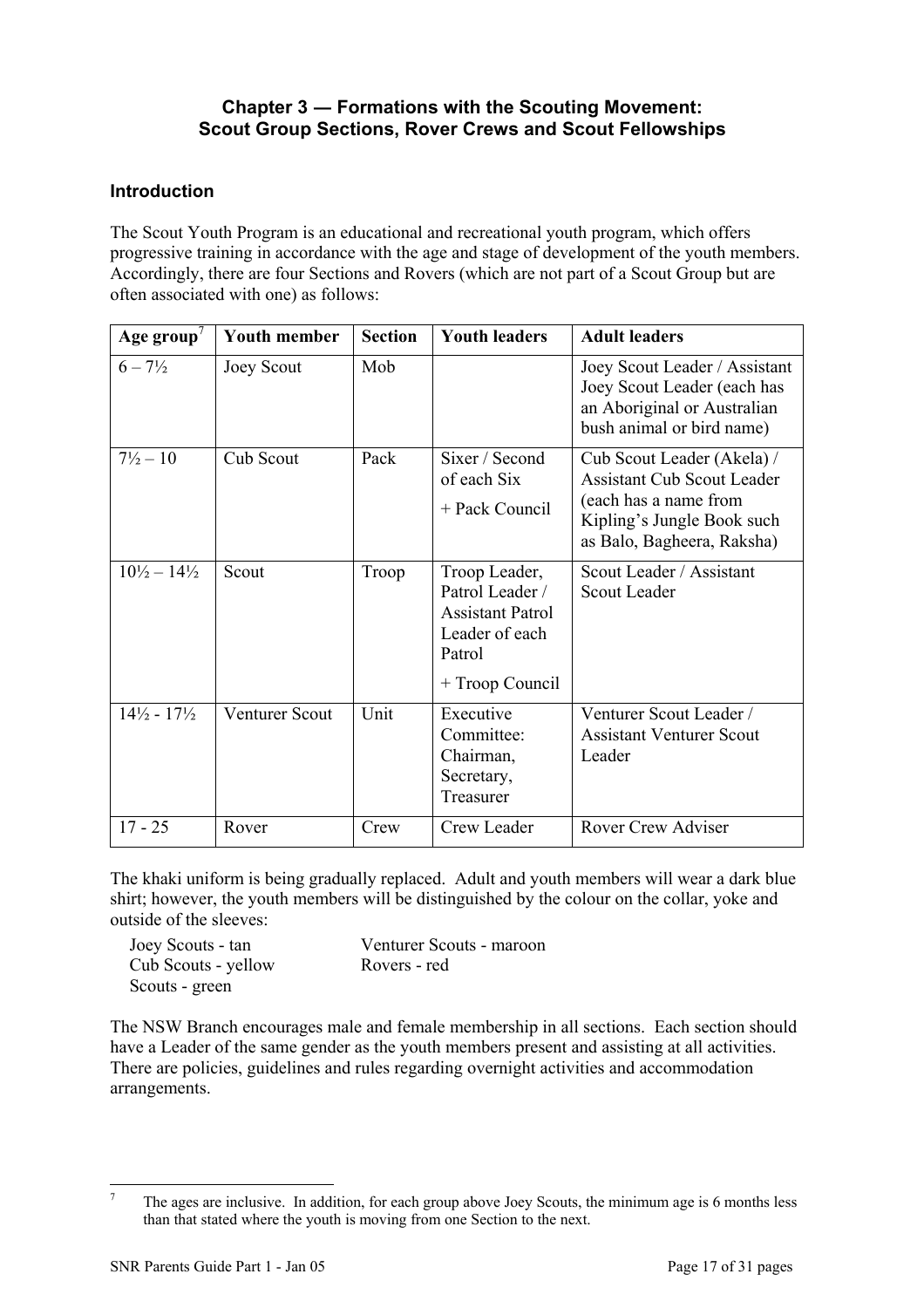There is more below about each Section. However, there is a lot more on the Scouts Australia national website at www.scouts.com.au, about each Section's structure, activities, uniform, meetings, ceremonies, award scheme and badge system.

### **Joey Scouts** (ages 6 - 7½)

This Section provides an introduction to Scouting through a wide range of fun activities. The activities are aimed at helping the Joey Scouts learn about themselves, nature and helping others.

The program meets the needs of children at this age: experiences which help them learn to work and play in groups, mix with adults outside home and school environments, develop their physical, intellectual, social and spiritual abilities through active experiences. It is more than school as it extends each child's understanding of the world around them.

The Joey Scout Promise, Law and Theme sets the direction upon which activities are based, such as telling stories which give concrete expressions of sharing, helping and caring, using action songs, exemplifying the values in games, activities, crafts etc.

| <b>The Joey Scout Promise</b> | <b>The Joey Scout Law</b>   |
|-------------------------------|-----------------------------|
| I promise to do my best       | A Joey Scout cares          |
| To love my God                | A Joey Scout shares         |
| And be helpful                |                             |
|                               | <b>The Joey Scout Theme</b> |
|                               | Helping Other People.       |

### **Cub Scouts** (ages 7½ – 10½)

The objective of the Cub Scout Program is to provide a group environment, which is intellectually stimulating, physically vital and directed towards satisfying the child's basic need to face, and overcome challenges. The activities are based on the natural sense of fun and enthusiasm of the age group and thus the training is achieved largely through games, interaction in small groups and activities. Cub Scouts learn about basic bushcraft and how to react too emergencies. Life is one big adventure as they learn new skills through fun and games. The games are important, and are carefully devised to encourage teamwork and sharing, encouraging the younger and less experienced to 'do their best'. Helping others is an important part of Cub Scouting.

The major feature of the Cub Scout Program is catering for the tastes and enthusiasm of the small child presenting a program that is based on their natural developments tied together with a code of morals.

The Cub Scouts can earn awards:

- Achievement Badges in four groups of two levels (basic and advanced): nature, science and technology; art and literature; sport and recreation; our world.
- The highest award is the **Grey Wolf Award** (which replaced the Yellow Cord Award).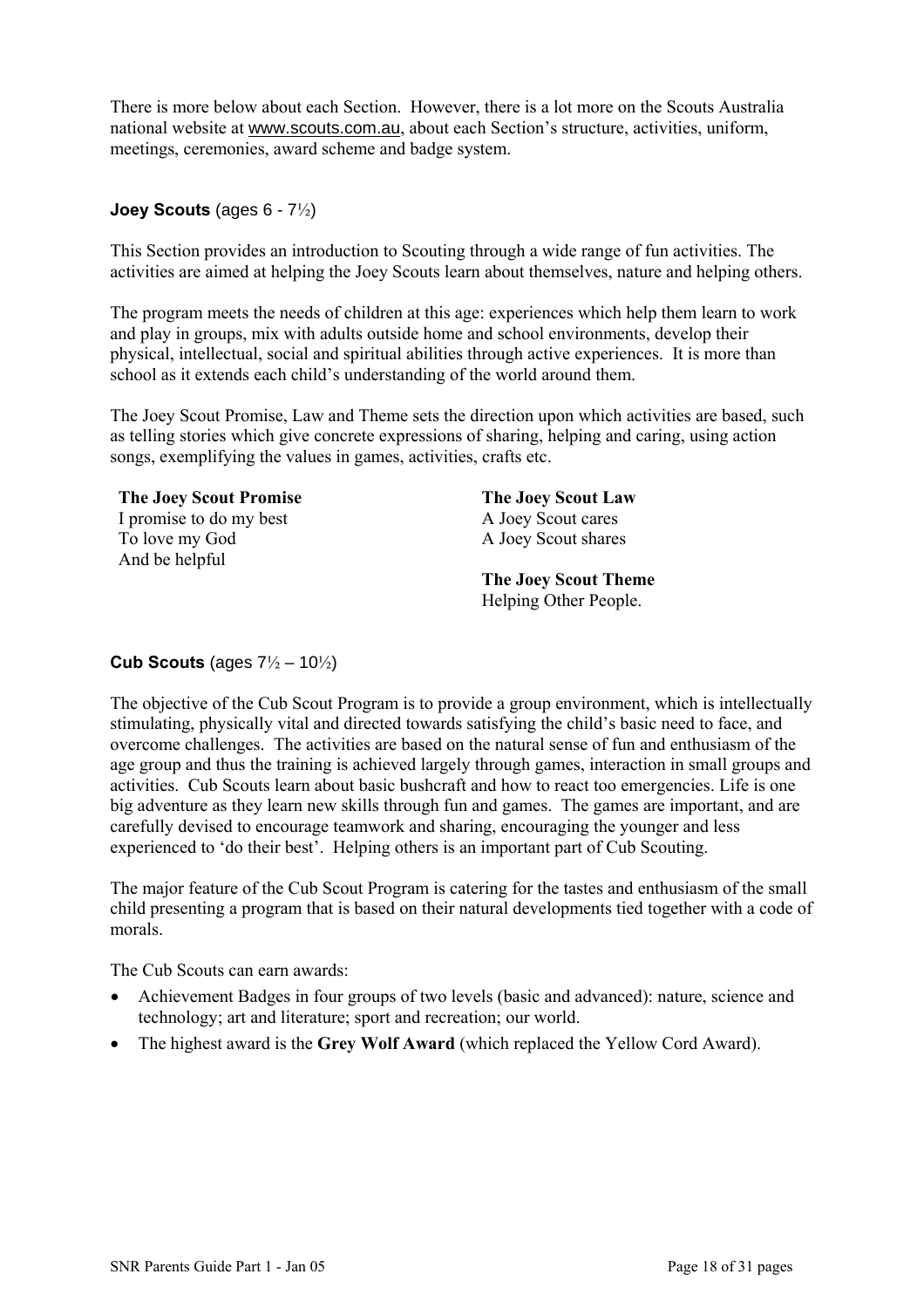#### **The Cub Scout Promise**

[*There are two versions of the Cub Scout Promise: individuals (with the assistance of parents) may choose whether to refer to the Queen or just to Australia*]

On my honour I promise that I will do my best To do my duty to my God, and To [the Queen of]<sup>8</sup> Australia To help other people, and To the live by the Cub Scout Law

### **The Cub Scout Law**

Cub Scouts are loyal and obedient. Cub Scouts do not give in to themselves.

**The Cub Scout Motto**  [As for Scouts]

**Scouts** (ages 10½ - 14½)

At this point in their lives Scouts show great enthusiasm for activities that give them a sense of achievement and follow their special interests with intensity. Trained Leaders use these characteristics to help make Scouting an experience in which young people gain characterdeveloping qualities while having fun.

Scouts learn skills that will stay with them for life, such as light-weight camping and bush navigation, how to prepare and cook their own food, how to recognise the dangers of their environment (including bush fires), how to be safe around beaches, rivers and lakes and how to tie very useful knots.

Scouts can earn Badges and Cords, which give them a knowledge of basic Scouting skills and mark achievements in areas such as citizenship, campcraft, air and water activities and improving the environment.

A Troop Council, which comprising the Patrol Leaders of the Troop, meets regularly in the presence of the Scout Leader. It is responsible for the broad program planning, routine Troop management, the policies and operations of the Troop, which are within the capacity of the experience of Scouts and the expenditure of Troop funds. Training of Patrol Leaders is also partly carried out through the Troop Council.

### **The Scout Promise**

[*There are two versions of the Scout Promise: individuals taking the Promise may choose whether to refer to the Queen or just to Australia*]

On my honour I promise that I will do my best To do my duty to my God and To [the Queen of] Australia, To help other people, and To live by the Scout Law.

### **The Scout Law**

A Scout is trustworthy A Scout is loyal A Scout is helpful A Scout is friendly A Scout is cheerful A Scout is considerate A Scout is thrifty A Scout is courageous A Scout is respectful A Scout cares for the environment.

**The Scout Motto**  Be prepared.

 $\overline{a}$ 

<span id="page-18-0"></span>Individuals may choose to use/take either version; ie with or without the words in square brackets.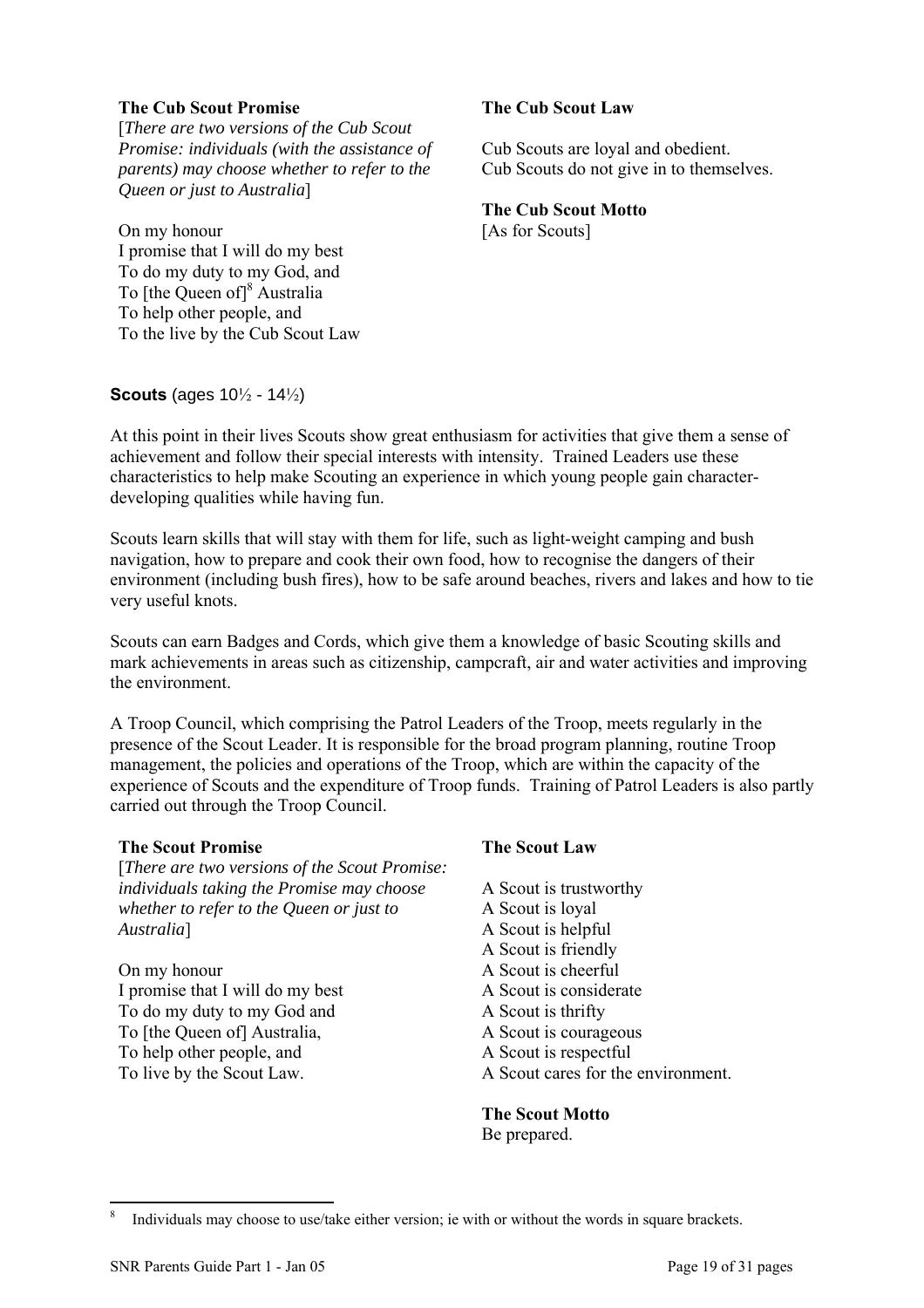The **Australian Scout Medallion** (which has replaced the Green Cord) is the highest award which a Scout can achieve and compares with the with the Queen's Scout Badge for Venturers and the Baden-Powell Award for Rovers. To qualify, a Scout must have achieved the Adventurer Badge and then must complete a variety of tasks and activities, each one graduating in complexity and independent thinking.

### **Venturer Scouts** (ages 14½ - 17½)

Venturing provides a program of activities, self-government, leadership experience, companionship of their own age and helps to develop initiative and resourcefulness. The program is flexible allowing member to choose activities according to their own interests. This encourages young people to be self-motivating.

Key elements of the program are selected from the following four development areas:

- Community Involvement: Citizenship, Environment, First Aid, Service
- Adventurous Activities: Expeditions, Outdoor , Initiative
- Personal Growth: Expression, Lifestyle, Ideals, Pursuits
- Leadership Development: Unit Management, Leadership Course, Vocations

The Unit Council, which comprises the adult Leaders of the Unit and a greater number of annually elected Venturer Scouts (including a Chairman, a Secretary and a Treasurer), is responsible for managing Unit affairs. These include the preparation and running of the program of activities, the appointment of activity leaders, finance of the Unit, supervision of Award Scheme standards and general discipline.

#### **The Venturer Scout Promise**

[*There are two versions of the Venturer Scout Promise: individuals taking the Promise may choose whether to refer to the Queen or just to Australia*]

#### **The Venturer Scout Law**

As for Scouts

#### **The Venturer Scout Motto**  [As for Scouts]

On my honour I promise that I will do my best To do my duty to my God and To [the Queen of] Australia, To help other people, and To live by the Scout Law

The **Queens' Scout Award** is the highest award attainable by a Venturer. It is highly regarded by the community and is presented by the NSW Governor. Not only must the Venturer undertake activities to a personally challenging standard in a number of areas but also he or she must be recommended by the Venturer's Unit Council, Venturer Scout Leader, Group Leader and the Group Council, the District Venturer Council and the Regional Commissioner, Venturer Scouts. The award is presented by the Governor of New South Wales.

### **Rovers** (ages 17 - 25)

Rover Crews meet regularly and participate in a wide range of challenging activities (such as hiking, rock-climbing, kayaking, 4-wheel driving, and skiing) and carry out service projects (either for Scouting or the wider community) while learning new skills (particularly leadership and counselling young people) and making many friends. The Rover motto is "Service".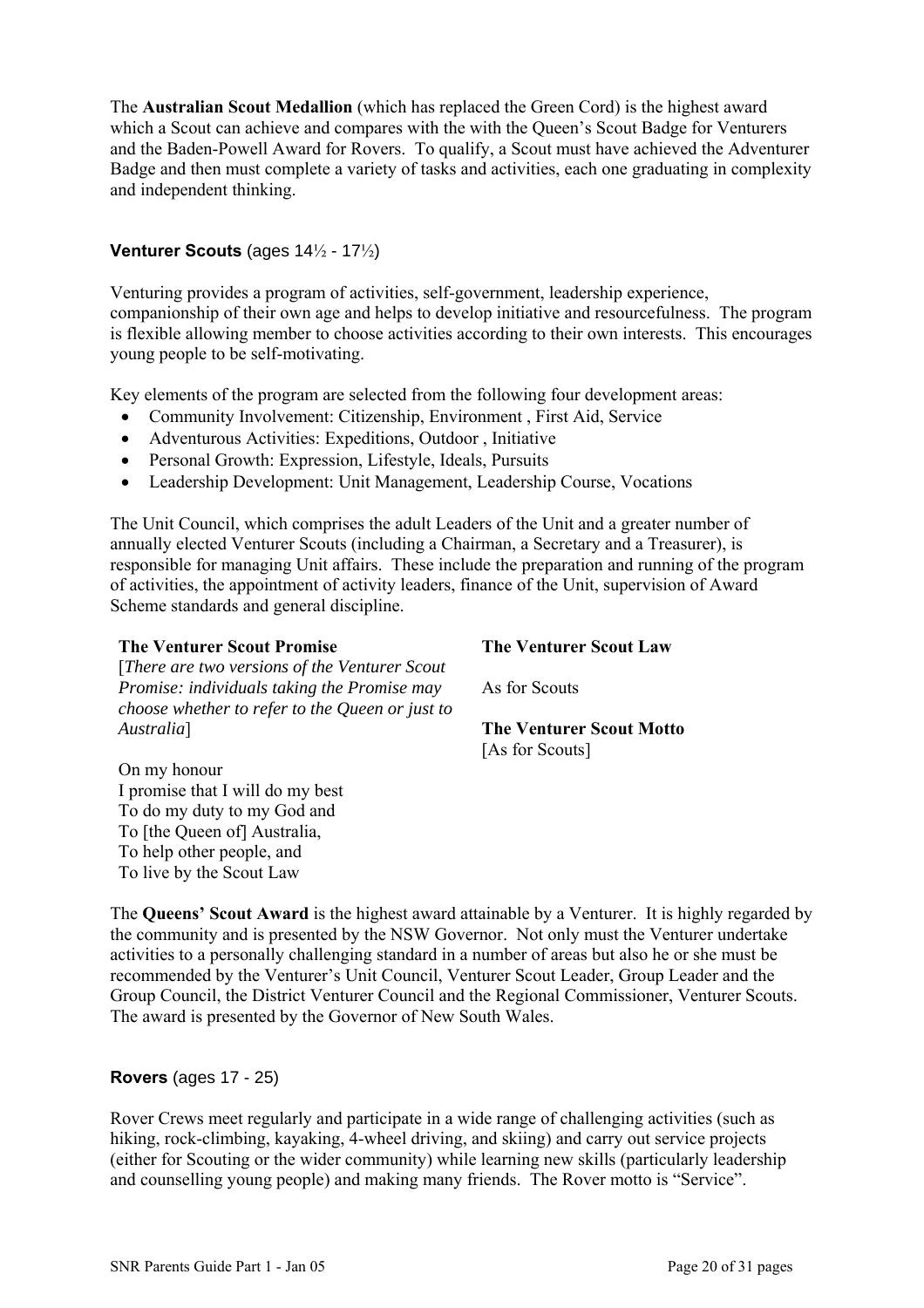Rover Crews are self-governing ― each Crew elects a team of office bearers to handle its management and operation. A Rover Adviser is not a leader; s/he is there, as a guide, philosopher and friend, to provide resources, advice and experience to the Crew or individuals when asked.

There is no requirement for Crews to be organised at a District level. At the Region, Branch, and National levels the Rover Section is entirely self-governing:

- **Region Rover Council** (RRC) a meeting of representatives from every Crew in that Region to exchange ideas, promote events, plan training and public relations activities, encourage the development of new Crews and make recommendations to the Branch Rover Council.
- **The Branch Rover Council** (BRC) a meeting of representatives from the Region Rover Councils to organise the section on a state-wide basis (including the provision of promotional material) and to co-ordinate large scale Rover activities such as Moots and overseas service projects.
- **The National Rover Council** (NRC) this functions in a similar way to the Branch Rover Council at an Australia-wide level. Its role is to review and plan the development of Rovering in Australia as a whole, as well as to interact with other sections of Scouting and the community.

Unlike the other sections, Rover Crews are stand-alone sections and do not have to be associated with any particular Group, but often are.

The **Baden-Powell Scout Award** is the highest award attainable by a Rover. Whilst not as well known as the Queen's Scout Award, it is also highly regarded and is presented by the Governor of New South Wales. It consists of four sections corresponding with the aims of Scouting and encourages a Rover to explore all areas of the section's program. There is no set standard – Rovers are required to reach the highest standard of which they are capable. Approval is granted by the Rover's own Crew, who are judged to best know the individual. Endorsements are also required from the Region and Branch Rover Councils.

### **Scout Fellowship (26 and over)**

Scout Fellowships bring together adults who wish to have involvement in Scouting, who enjoy activities with others having a common interest and who would like to provide support and resources to the organisation without necessarily taking on the commitment of a Leader or a Group/District/Region/Branch Committee member. Scout Fellowship is open to former or continuing members as well as those new to Scouting. Current Leaders can also join. Scout Fellowships can be formed at Group, District, Region or Branch levels. Currently, most Scout Fellowships in New South Wales are Region-based.

Scout Fellowships meet on a regular basis and are managed by an elected committee, headed by a Chairperson.

The Branch Scout Fellowship Council (BSFC) is the co-ordinating and representative body for all Fellowships in New South Wales and meets quarterly.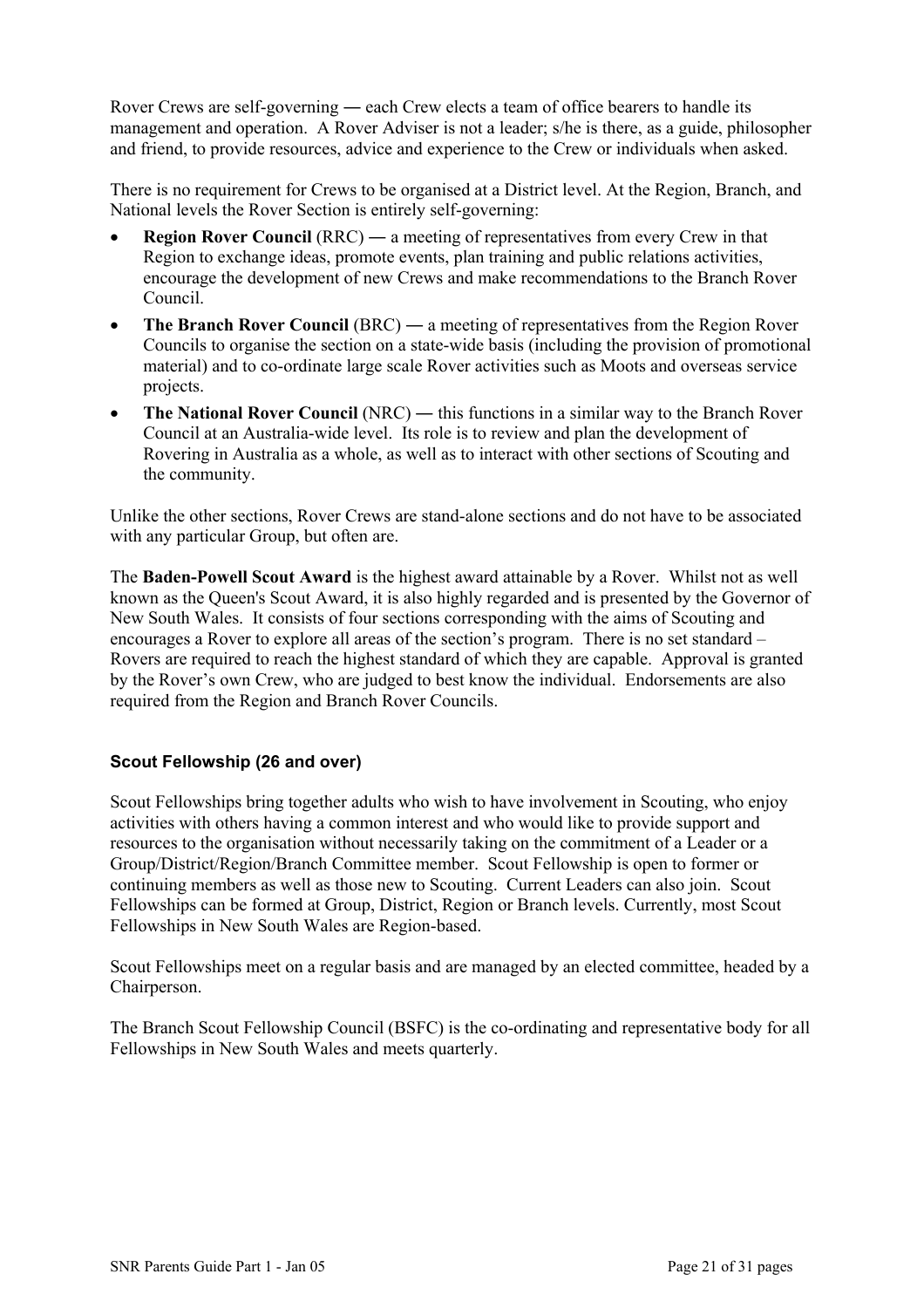### **Appendix 1**  [Common abbreviations used in Scouting]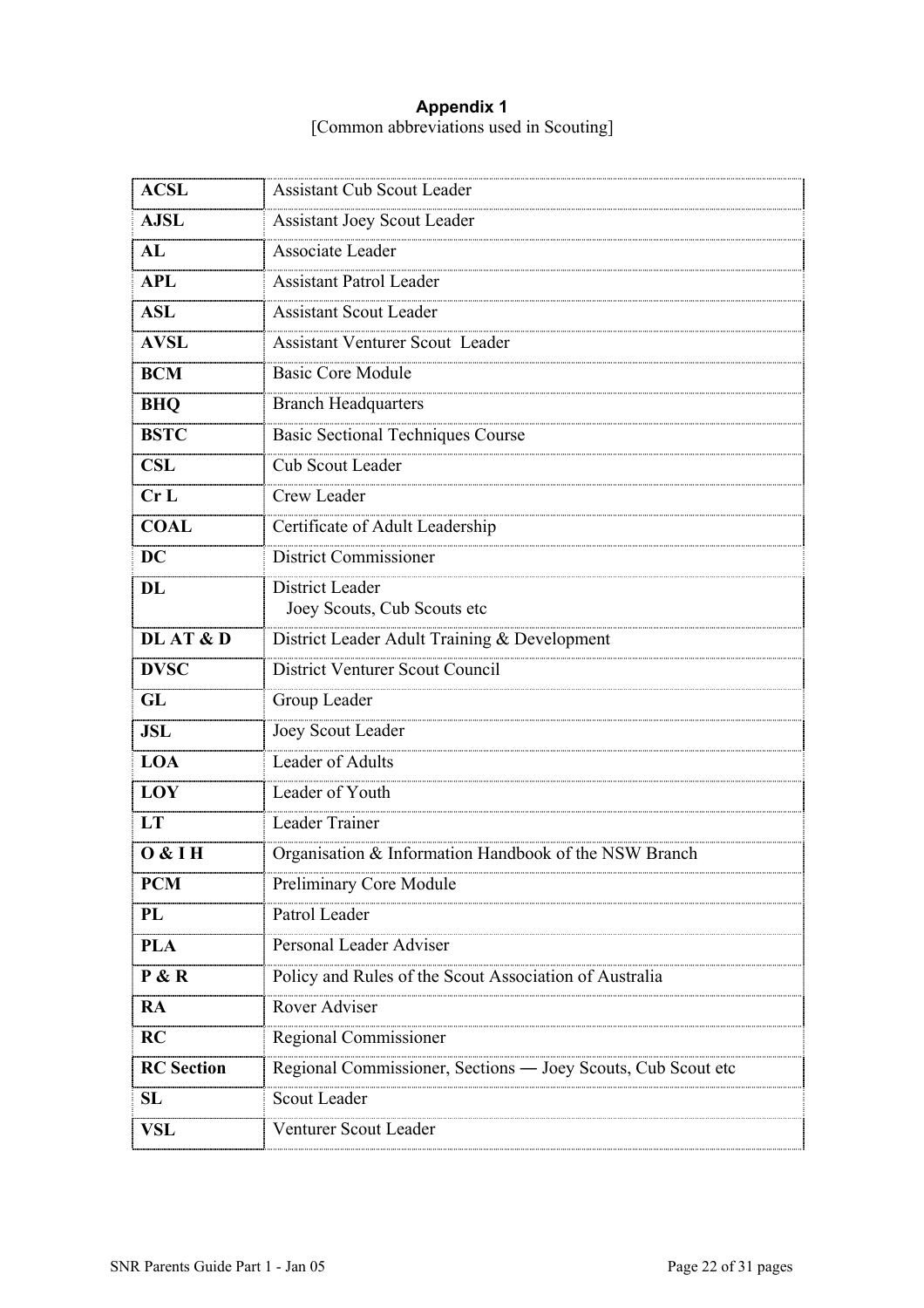#### **Appendix 2**  [The Districts, Groups, Rover Crews and Scout Fellowships in the Sydney North Region]

| <b>BENOWIE</b>                                                                                                                                                                              | <b>GARIGAL</b>                                                                                                                                                                                               | <b>LOWER NORTH SHORE</b>                                                                                                                                                                                                                                  | <b>MOOCOOBOOLAH</b>                                                                                                                                                       |
|---------------------------------------------------------------------------------------------------------------------------------------------------------------------------------------------|--------------------------------------------------------------------------------------------------------------------------------------------------------------------------------------------------------------|-----------------------------------------------------------------------------------------------------------------------------------------------------------------------------------------------------------------------------------------------------------|---------------------------------------------------------------------------------------------------------------------------------------------------------------------------|
| <b>Groups</b>                                                                                                                                                                               | <b>Groups</b>                                                                                                                                                                                                | <b>Groups</b>                                                                                                                                                                                                                                             | <b>Groups</b>                                                                                                                                                             |
| 1st Asquith<br>1st Berowra [RC]<br>1st Cherrybrook<br>1st Hornsby Heights<br>1st Mt Colah/Mt Ku-ring-gai [RC]<br>Normanhurst [RC]<br>2/3 Pennant Hills<br>1st Waitara<br>West Pennant Hills | 1st Balgowlah<br>1st Beacon Hill<br><b>Belrose</b><br><b>Davidson</b><br>1st Forestville<br>1st Frenchs Forest<br>Killarney Heights<br>1st Seaforth Sea Scouts<br>1st Terry Hills<br>[RC: Forest<br>Garigal] | 1st Balmoral<br>Chatswood<br><b>1st Clifton Gardens</b><br>1st Greenwich / Wollstonecraft<br>1st Lavender Bay<br>1st Mosman<br>3rd Mosman Bay Scouts<br>1st Northbridge<br>1st Port Jackson Scouts<br>1st Sailors Bay<br>1st Willoughby<br>2nd Willoughby | 1st Boronia<br>1st East Ryde<br>1st Hunters Hill [RC]<br>1st Lane Cove<br>2nd Longueville<br>1st Meadowbank<br>1st North Ryde<br>1st Putney<br>Ryde<br>1st Tambourine Bay |

| <b>NORTHERN BEACHES</b>                                                                                                                              | <b>NORTH KU-RING-GAI</b>                                                                                                    | <b>SOUTH KU-RING-GAI</b>                                                                                                    | <b>YANAGIN</b>                                                                                                                  |
|------------------------------------------------------------------------------------------------------------------------------------------------------|-----------------------------------------------------------------------------------------------------------------------------|-----------------------------------------------------------------------------------------------------------------------------|---------------------------------------------------------------------------------------------------------------------------------|
| <b>Groups</b>                                                                                                                                        | <u>Groups</u>                                                                                                               | <b>Groups</b>                                                                                                               | <b>Groups</b>                                                                                                                   |
| 1st Bayview<br>Brookvale/Curl Curl<br>1st Collaroy Plateau<br>1st Cromer/Dee Why<br>1st Elanora Heights [RC]<br>Fairlight/Manly<br>1st / 2nd Harbord | 1st Cromehurst<br>1st Pymble<br>West Pymble<br>2nd St Ives<br>North St. Ives<br>1st North Turramurra<br>1st Turramurra [RC] | 1st Gordon<br>2nd Gordon [RC]<br>Killara<br>1st Lindfield [RC]<br>2/3 Lindfield<br>1st Middle Harbour<br>1st Roseville [RC] | <b>Beecroft</b><br>1st Brush Park [RC]<br>Denistone East<br>Eastwood/Marsfield<br>Epping [RC]<br>1st Roselea<br>1st West Epping |
| 1st Mona Vale [RC]<br>Narrabeen<br>[RC: Platabeen]                                                                                                   | 2nd Turramurra<br>1st East Wahroonga<br>1st Wahroonga<br>[RC: 1st Kissing Point]                                            | 1st East Roseville                                                                                                          |                                                                                                                                 |

[RC] indicates a Rover Crew. There are the following Scout Fellowships: Hornsby, North Harbour Water Base and Wallumetta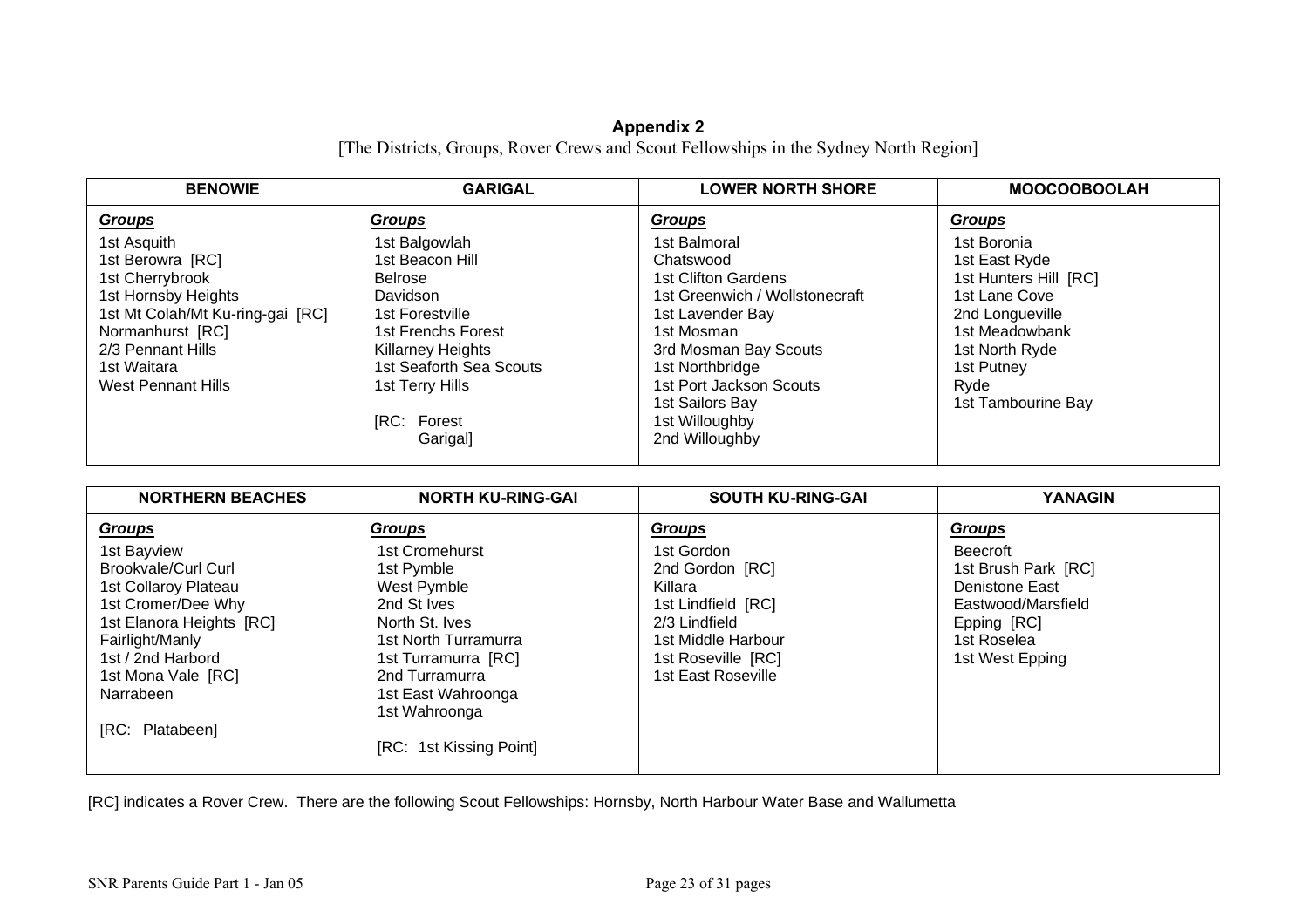### **Appendix 3**  [Code of Conduct for Adults in Scouting - Policy P5.2]

This Code of Conduct is expected of all adults, uniformed and non-uniformed, who work within

the Movement, recognising that at all times they should act responsibly and exercise a duty of care.

- 1. Adults in Scouting respect the dignity of themselves and others.
- 2. Adults in Scouting demonstrate a high degree of individual responsibility, recognising that at all times their words and actions are an example to other members of the Movement.
- 3. Adults in Scouting act at all times in accordance with Scouting Principles, thereby setting a suitable example for all.
- 4. Adults in Scouting do not use the Movement to promote their own beliefs, behaviours or practices where these are not compatible with Scouting Principles.
- 5. Adults in Scouting act with consideration and good judgement in all interpersonal relationships both inside and outside Scouting.
- 6. Adults in Scouting respect everyone's right to personal privacy at all times. They take special care where sleeping, changing of clothing, bathing and ablutions are associated with any Scouting activity.
- 7. Adults in Scouting avoid unaccompanied and unobserved activities with youth members wherever possible.
- 8. Adults in Scouting, for their own protection, should avoid potentially compromising situations by ensuring, where reasonably possible, that at least two adults are in attendance whilst supervising and/or accompanying youth members.

It is recognised that, in certain circumstances, it may be necessary for a Leader or adult, whilst acting responsibly and exercising their duty of care, to be alone with a youth member.

- 9. Adults in Scouting realise that bullying, physical or verbal abuse, neglect or any other type of abuse, is unacceptable conduct by any member of the Movement.
- 10. Adults in Scouting must report any conduct seen or heard that does not comply with this Code of Conduct

Note also that the Child Protection (Offenders Registration) Act 1998 (NSW)

- prohibits a person, who has been convicted of a serious sex offence or is required to be registered pursuant to the Child Protection (Prohibited Information) Act 2000 (NSW), to work as a volunteer or employee of an organisation in connection with any activity involving direct and unsupervised contact with children and
- requires an organisation to ask its employees and volunteers, who do or will perform such work, to declare that they are not so prohibited — the form for this Prohibited Employment Declaration is known colloquially as a PED form.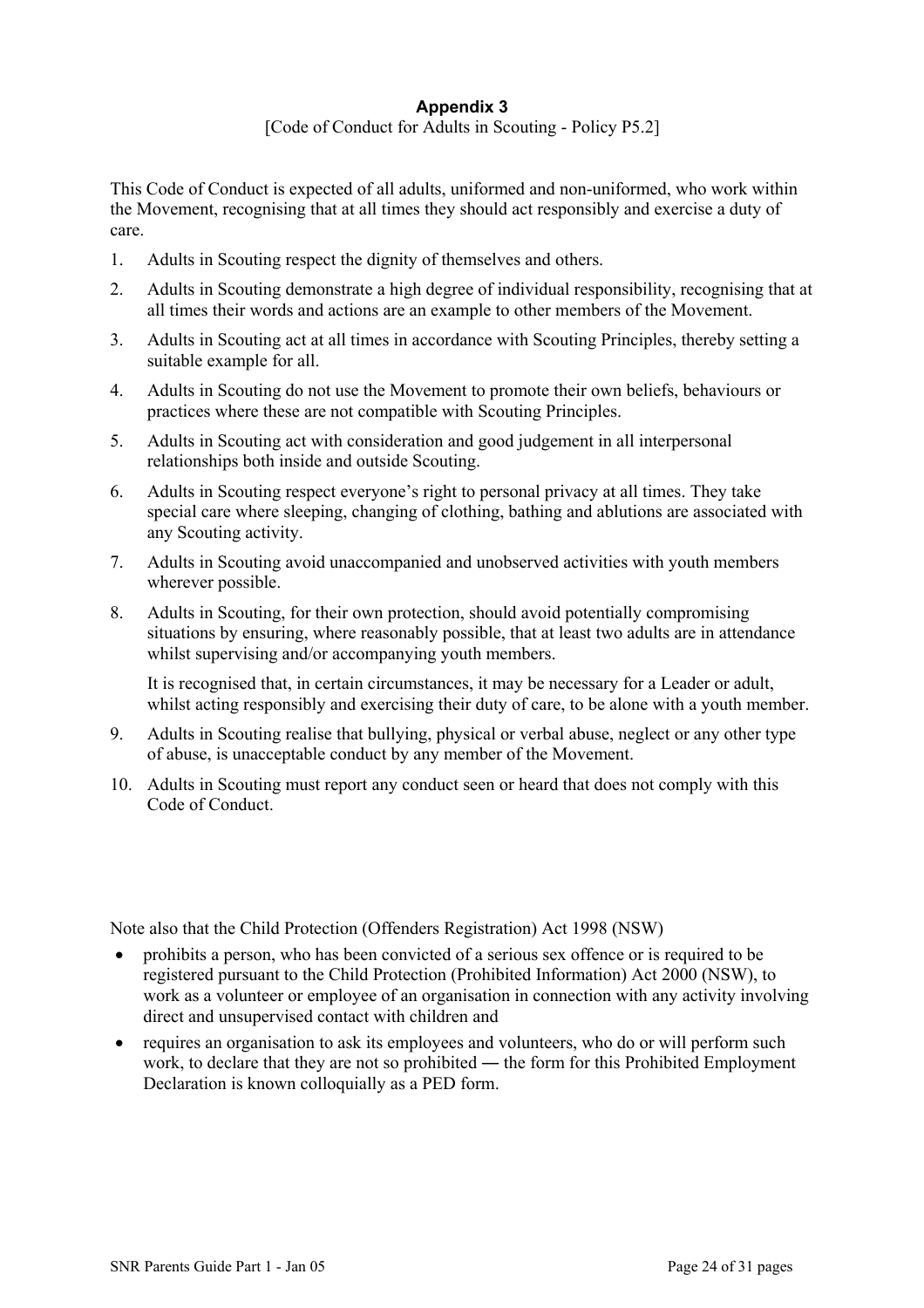# **Appendix 4**

### [Scouting terms and traditions]

**Agoonoree** - a Jamboree for Scouts, Venturers, and Rovers with disabilities and those who are able bodied. The disabled youths join patrols of youths without disabilities who help them and participate in the equivalent of a Jamboree. The first agoonoree was held in 1949 by Dutch Scouters who named the camp *Agoon* (which comes from the Greek word *agon,* meaning a special effort).

The idea of an agoonoree was taken from Japan, when a couple of Queensland scouts went to the  $3<sup>rd</sup>$  Nippon Agoonoree (a camp run by the Boy Scouts of Nippon every three years for the benefit of disabled children). They were so impressed with the idea that they brought it to back to Queensland and the very first Agoonoree in Australia was held on 17 - 21 August 1980.

**Akela** - (Ah-kay-la) the Father Wolf, leader of the Pack (from Kipling's *Jungle Book*) – Cub Scout Leader

**Baden-Powell Scout Award –** the Rover Section's highest achievement award

**Balo** - (Bar-loo) the Bear (from Kipling's *Jungle Book*) - Assistant Cub Scout Leader

**Bagheera** - ( Bar-gheer-ah) the Panther (from Kipling's *Jungle Book*) - Assistant Cub Scout Leader

**Branch** - The organisational level responsible for the administration and welfare of the Movement within a State or Territory.

**Branch Council** - The governing body of a Branch.

**Branch Executive Committee** - A committee appointed by the Branch Council to manage the affairs of the Branch.

**Chief Commissioner of Australia** is the Chief Executive Leader of the Movement in Australia and is concerned with all matters affecting the training of Scouts in Australia. He or she is appointed by the Chief Scout of Australia on the recommendation of the National Executive Committee.

**Chief Scout of Australia** is nominated by the National Executive Committee and is invited by the President of The Scout Association of Australia to accept the appointment.

**Chief Scout of New South Wales** is invited to accept the appointment by the Chief Scout of Australia on the recommendation of the Branch Council.

**Chief Commissioner of New South Wales** is the senior leader in New South Wales and is responsible to the Branch Council for all uniformed activities in the Branch. He or she is appointed by the Chief Scout of Australia on the recommendation of the Branch Council or the Branch Executive Committee, made through the Branch Chief Scout if appointed, otherwise through the Chief Commissioner of Australia.

**Cuboree** (Cuborette, Cuborama)- the equivalent of a Jamboree for Cub Scouts (but of shorter duration). Normally held at a Branch or Regional level

**Cub Scout** - A youth member of the Cub Scout Section (see Chapter 3).

**Cub Scout Pack** - The Section of a Group, which admits Cub Scouts.

**District** - An organisational level accountable to the community for the support and welfare of Scouting within defined boundaries.

**District Commissioner** is the senior Leader in the District.

District Leaders and Assistant District Commissioners assist the District Commissioner in specific aspects of his/her responsibilities.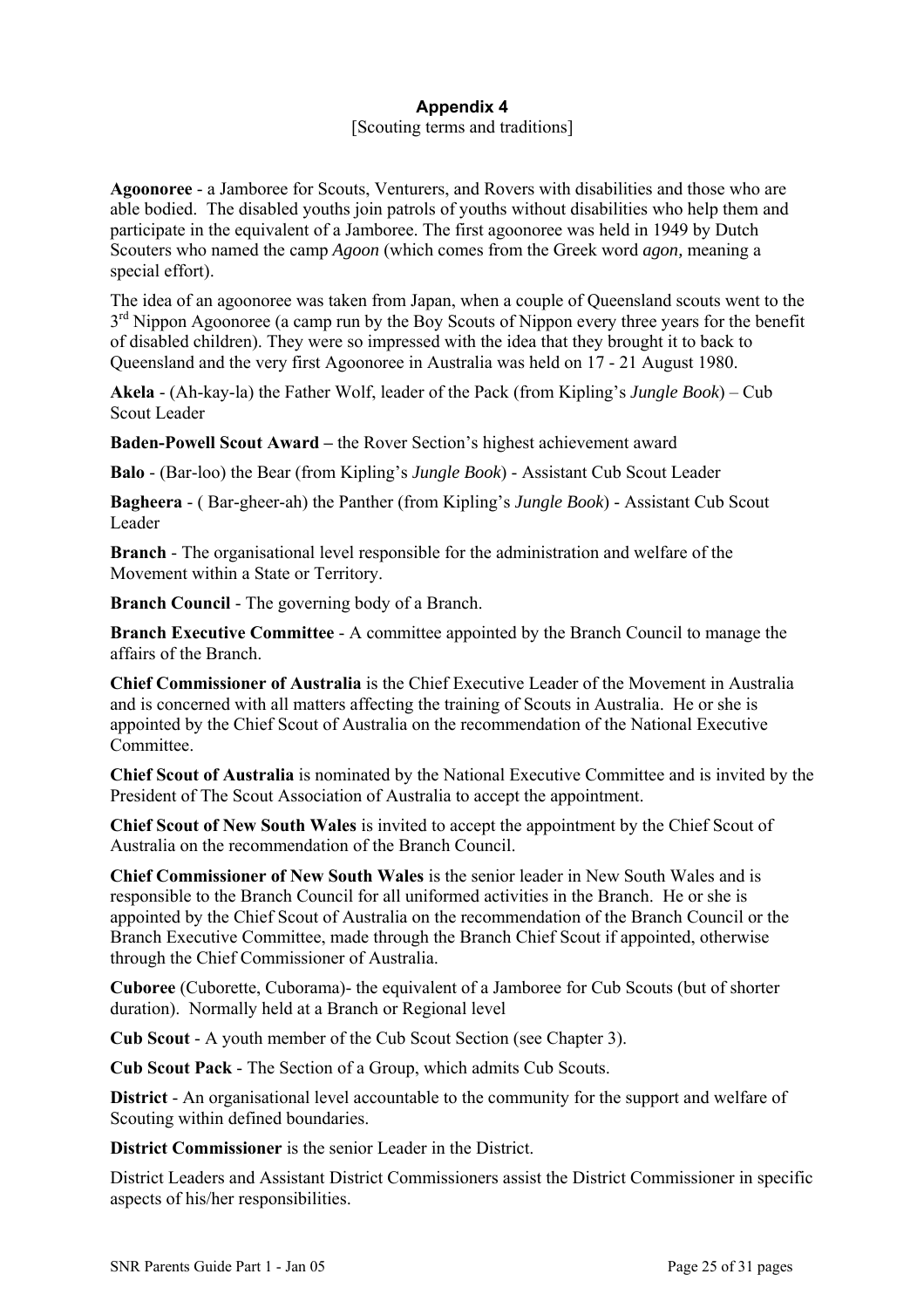**Dragon Skin** – the biggest event on the NSW Venturer calendar: an annual four-day initiative and orienteering competition for teams of 4 – 6 Venturers to win the "Dragon Skin" trophy. It is held over the Easter long weekend in a forest outside Sydney. The teams carry clothing and camping equipment and hike from one to another of three campsites (Venturer Overnight Camp — VOC). Using map reading skills, they locate and complete as many activities as they can on the way. The activities are based on a theme and test such things as teamwork, problem-solving, leadership and Scouting skills. Each base camp has bands etc. Introduced into New South Wales in 1983 from Victoria's Hoadley Hide event by the St George Scout Area, the original prize was a greencoloured stretched hide named after the St George Area's symbol, the dragon. (See http://www.dragonskin.org.au)

**Formation** - an organisational level within the Movement, including a Group, a District, a Region, a Branch and any other support level within a Branch. See also a Section.

**Gang Show** - a variety stage show staged by Scouts comprising song, dance and comedy sketches. It originated with the *London Gang Show*, which comprised some 150 youth and adult members and was produced by Ralph Reader, a leading dance director and performer. He wrote the scenarios, over three hundred sketches and around four hundred songs for the first and succeeding Gang Shows. The most celebrated of his compositions -'Crest of a Wave' - was also one of the first he wrote.

Originally there were about 150 members of the Scouting Movement in each Show, most coming from Scout Districts in London and the Home Counties. Ages ranged from 12 to 50 but with a predominance of teenagers. The cast received no payment

The Gang Show complements, and is in addition to, the regular section activities of youth members by providing training in all aspects of staging and performing in live theatre, depending on where their interest lies. The aim of the Gang Show today is to build confidence through the Performing Arts in a Scouting environment and to impart theatrical skills. It is also assists in promoting Scouting in the community and depends on ticket sales for its success. It is estimated that there is a Gang Show being performed somewhere in the world almost every night of the year (see www.gangshow.com).

**Group** - The organisational level, which delivers the Scout Program in the local community. It is comprised of Sections and led by a Group Leader.

**Group Committee** - A committee of non-uniformed adults (other than the Group Leader) which is responsible to the Group Leader for supporting the delivery of Scouting in the Group, and for the management of Group funding, property and equipment and the conduct of the Group's social functions.

**Group Council** - A meeting of the Adult Leaders of a Group, chaired by the Group Leader, to plan and co-ordinate Scout training and activities in the Group.

**Jamboree** – a camp for Scouts at the national or international level. The Australian Jamboree is usually held in a different State every 3 years, caters for some 10,000 people and lasts 10 days. Each Scout is normally able to attend once and it is considered the highlight of his/her time in the Scouts Section.

**Job Week** – A month each year in which Scouts raise money for their Group and for the NSW Branch by doing odd jobs for their relatives and the public. It was previously known as 'Bob-a-Job Week' but changed its name in 1970 by which time a 'bob' (one shilling  $= 10$  cents) was only worth a fraction of its former value and was often given as a token rather than fair payment for the job undertaken.

When Scouting started in 1907 it received considerable help from Mr C. Arthur Pearson (later Sir Arthur Pearson), head of a large publishing house, who arranged publication of the first edition of 'Scouting for Boys' and later launched 'The Scout' - a weekly magazine for Scouts. Seven years later, in 1914, Mr Pearson became blind, and he took up the cause of the blind by starting a scheme for publishing literature in Braille. Unfortunately his scheme lacked finance. He thought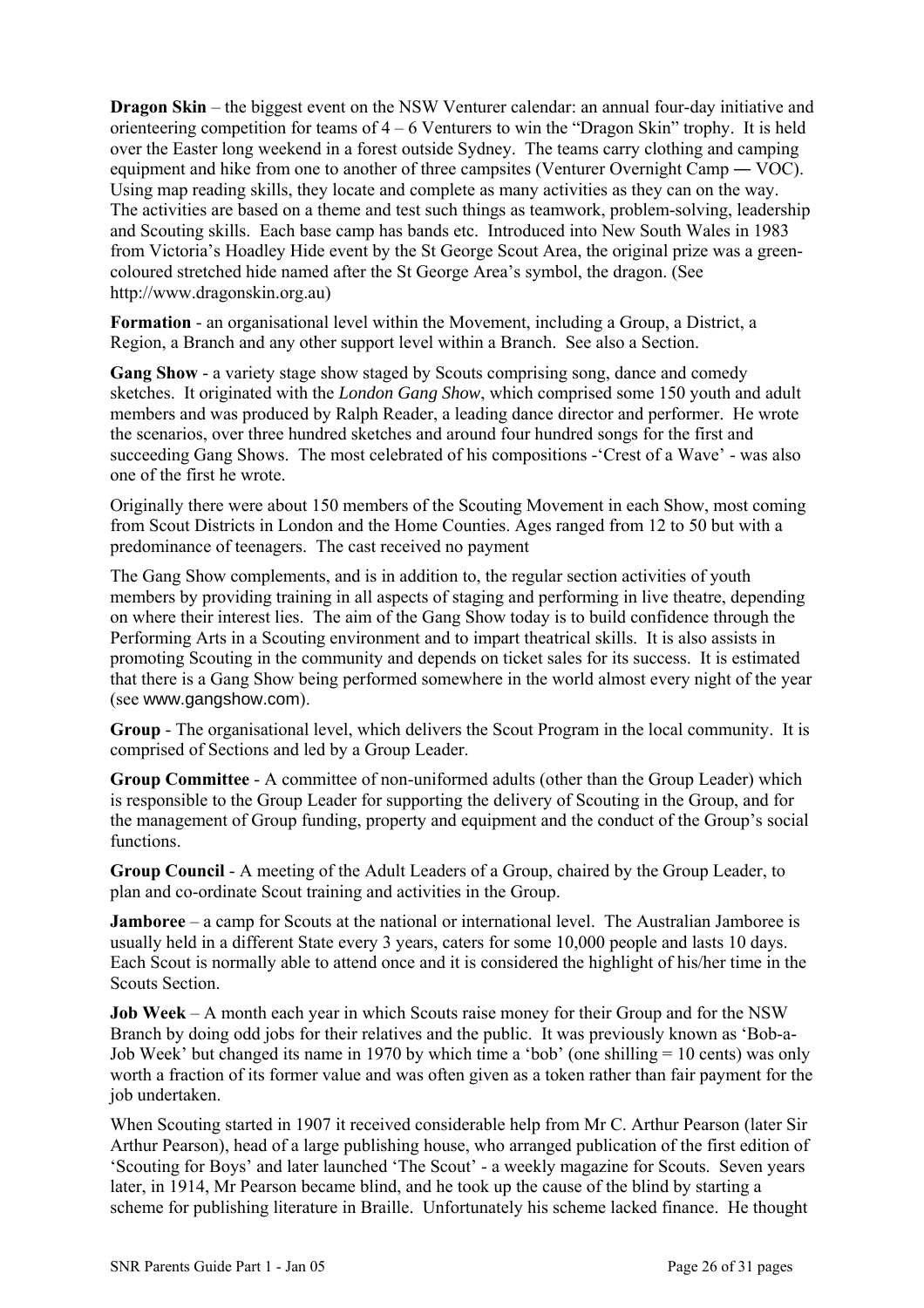the Scouts might help to raise the money needed but, having been associated with Lord Baden-Powell for so long, he knew that it was against the principles of the Movement to allow Scouts to beg or collect money. He therefore asked Mr Haydn Dimmock, then a Scout and junior on the staff of 'The Scout', (later editor of the paper for 36 years) to think of a way in which the Scouts might help the fund for the blind.

As a direct result of Mr Dimmock's suggestion, Lord Baden-Powell invited all Scouts to do Mr Pearson a Good Turn on May 2, 1914, by letting themselves out on hire for the day. The money they earned was to be given to the fund providing Braille literature for the blind.

A co-ordinated, national campaign to raise funds for the Movement's Headquarters, where administrative duties were rapidly increasing as Scouting expanded and its range of activities widened, was developed after the Second World War.

The starting date of the first 'Bob-a-Job Week' was fixed for April 18, 1949. The basic idea was that during that week every Scout, from Cub to Chief Scout, should earn at least one shilling for Headquarters. Anything over this sum could be retained for local use, for the expense of Scout Groups and Districts had increased as much as those of Headquarters.

**Joey Scout - A youth member of the Joey Scout Section (see Chapter 3).** 

**Joey Scout Mob** - The Section of a Group, which admits Joey Scouts.

**Kim's Game** – A traditional Scouting game. Place about twenty or thirty small articles on a tray, or on the table or floor, such as two or three different kinds of buttons, pencils, corks, rags, nuts, stones, knives, string, photos - anything you can find - cover them over with a cloth or a coat.

Make a list of these, and make a column opposite the list for each boy's replies.

Then uncover the articles for one minute by your watch, or while you count sixty at the rate of "quick march." Then cover them over again.

Take each boy separately and let him whisper to you each of the articles that he can remember, and mark it off on your scoring sheet.

The boy who remembers the greatest number wins the game.

**Konara** - a regular District or higher formation meeting of Joey Scout Leaders to promote the proper implementation of the Joey Scout Program, the training of Joey Scout Leaders and the coordination of District or Region events.

**Leader** - An adult holding a Certificate of Adult Membership in the Scout Movement.

**Left hand shake** - When Colonel Baden-Powell entered the capital city of the Ashanti people (in Ghana, West Africa) in 1895 he was met by one of the Chiefs who came to him holding out his left hand and saying "the bravest of the brave shake with the left hand" (ie the shield hand) So began the "left handshake" of the world-wide brotherhood of Scouts.

**Mindari** – A regular District or higher formation meeting of Scout Leaders to promote the proper implementation of the Scout Program, the training of Scout Leaders and the co-ordination of District or Region events

**Moot** – A gathering for two or more days of Rover Crews at the Regional level or higher

**Movement** – A term used to describe the Scouting organisation.

**National Council** - The governing body of The Scout Association of Australia.

**National Executive Committee** - A committee appointed by the National Council to manage the affairs of The Scout Association of Australia.

**PED form** – the form for a Prohibited Employment Declaration which is required to be made by employees and volunteers of an organisation, who do or will in connection with any activity involving direct and unsupervised contact with children, that they are not prohibited by law from doing so (see Appendix 4).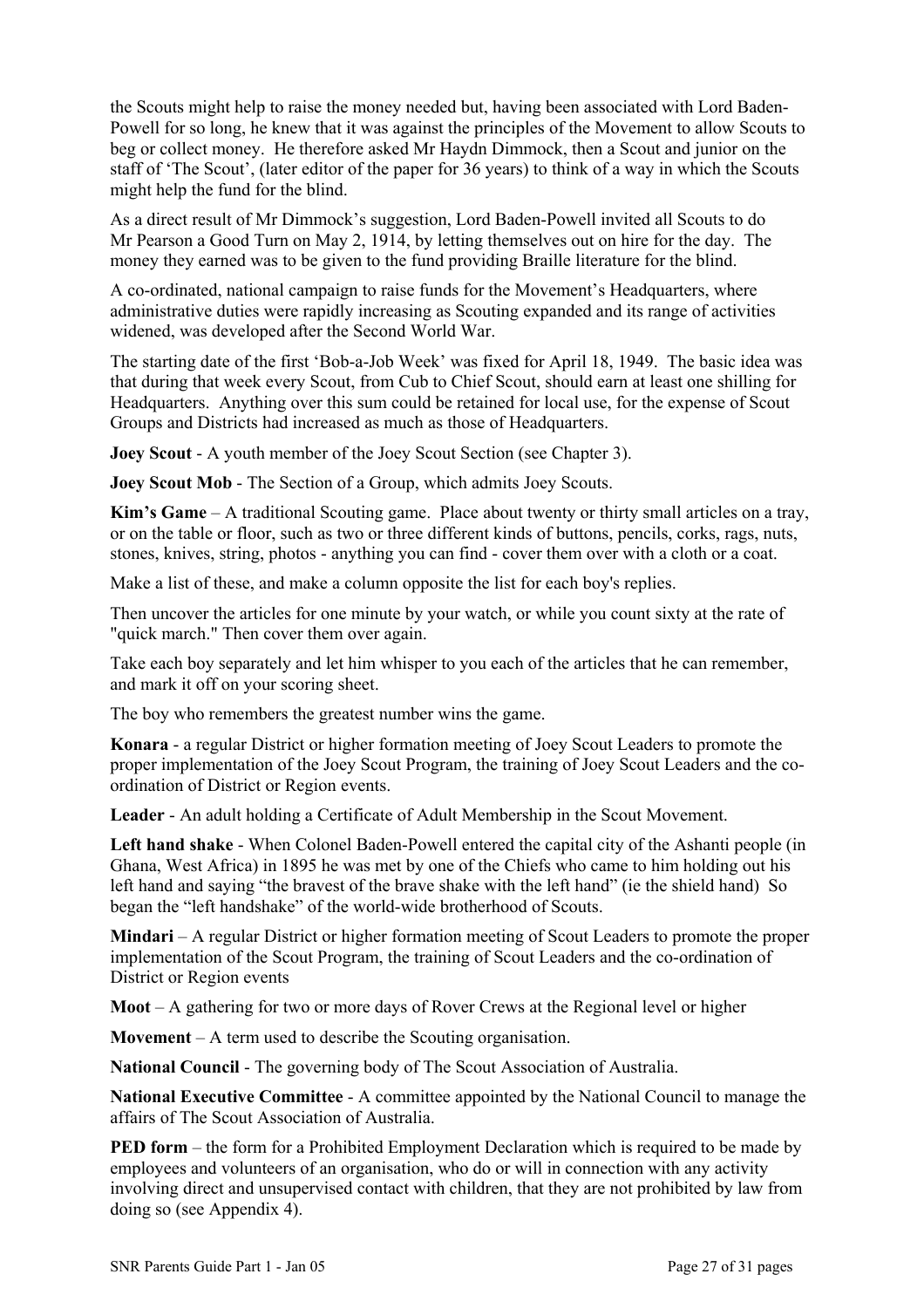**Palava –** a training weekend for Cub Scout Leaders held on a Regional basis.

**Program** – The total experience which Scouting offers to young peoples using the Scout Method (see Chapter 1).

**Queen's Scout Award** - (introduced in 1909) is, the premier training attainment for Scouts in countries, which are part of the British Commonwealth. See also the Baden-Powell Scout Award.

**Raksha** – The mother wolf (from Kipling's *Jungle Book*) - Assistant Cub Scout Leader

**Region** - An organisational support level within a Branch to which Branch functions may be devolved.

**Regional Commissioner** – the senior Leader in a Region.

**Roventure** - This is like a Moot except that Venturers are invited to experience what it is like to be a Rover.

**Rover** - A member of the Rover Section (see Chapter 3).

**Rover Crew** - The Section for Rovers, associated with a Group or at any other level.

**Scout** - A youth member of the Scout Section (see Chapter 3).

**Scout Hike** - The equivalent of the Dragon Skin for Venturers

**Scouts' Own** - a short religious service of a gathering of Scouts to help them develop their spirituality and a fuller understanding of the Scout Law

**Scout Fellowship** - A body of adults who adopt the Scout Promise, affiliated at any level to provide fellowship and service opportunities for its members.

**Scout Movement** - All formations and members in Australia and world-wide.

**Scout Method** – The system of progressive self-education and self-government by means of which the Program is delivered (see Chapter 1).

**Scout Troop** - The Section of a Group, which admits Scouts.

**Section** – A unit within a Group (namely a Joey Scout Mob, a Cub Scout Pack, a Scout Troop or a Venturer Scout Unit) or an associated Rover Crew. See also a Formation.

**Seeonee** –a regular District or higher formation meeting of Cub Scout Leaders to promote the proper implementation of the Cub Scout Program, the training of Cub Scout Leaders and the coordination of District or Region events (from the Seeonee hills in Kipling's Jungle Books where the original wolf cub pack roamed).

**The Scout Association of Australia** - A body incorporated by Royal Charter to have full control, in all matters of policy and practice, of the Scout Movement in Australia and its Territories.

**The Scout Association of Australia, New South Wales Branch** – A body incorporated under the Scout Association of Australia (New South Wales Branch) Incorporation Act 1928 (NSW) to control the Scout Movement in New South Wales and maintain it as an efficient organisation for the purposes of the Scout Association of Australia.

**Venturer Scout** - A youth member of the Venturer Scout Section (se Chapter 3).

**Venturer Scout Unit** - The Section of a Group, which admits Venturer Scouts.

**Wandarrah** – a regular District or higher formation meeting of Joey Scout leaders to promote the proper implementation of the Joey Scout Program, the training of Joey Scout Leaders and the coordination of District or Region events

**Youth Member** - young people within the age ranges defined for each Section.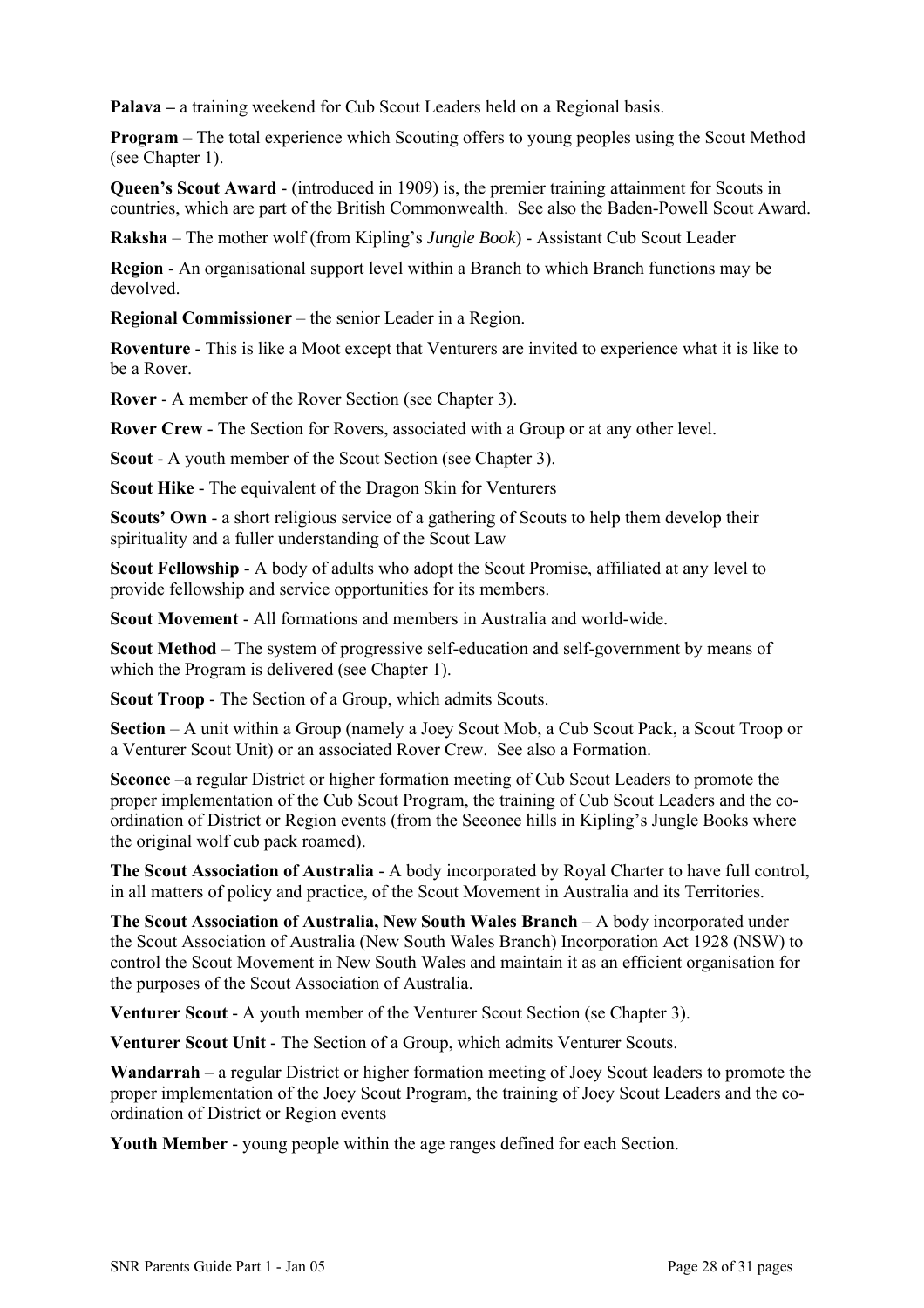### **Appendix 5**  [Scouting Prayers]

#### **Cub Scouts**

Help us O Lord To serve thee day by day To do our duty and to enjoy our play To keep the Cub Scout Promise and to rest Happy that we have tried to do our best

### **Scouts**

Almighty and everlasting God by whose grace Thy servants are enabled to fight the good fight of faith and ever prove victorious, we humbly beseech Thee so to inspire us that we may yield our hearts to Thine obedience and exercise our wills on thy behalf.

Help us to think wisely, to speak rightly, to resolve bravely, to act kindly, to live purely. Bless us in body and in soul, and make us a blessing to our comrades. Whether at home or abroad may we seek the extension of Thy kingdom. Let the assurance of Thy presence save us from sinning, strengthen us in life and comfort us in death.

O Lord our God, accept this prayer.

### **The Venturer Prayer**

God and Father of us all, who givest to Thy children light life and happiness, we pray for Thy blessing. In labours let us always work to Thee; in leisure let us never grieve Thy Holy Spirit; control our affections, hallow our thoughts, quicken our prayers and praises. Bless us, we beseech Thee, take away whatsoever is unworthy, cherish and strengthen whatsoever is best in us. And grant that all who go forth hence may manfully fight thy battles in the world, and conquer through the might of our Lord.

### **The Rover Prayer**

By the spirits of the just made perfect in their suffering teach us in our turn, O Lord, to serve Thee as we ought to give and not to count the cost to fight, and not to heed the wounds to toil, and not to seek for rest. to labour and not to seek for any reward save that of knowing that we do Thy Will.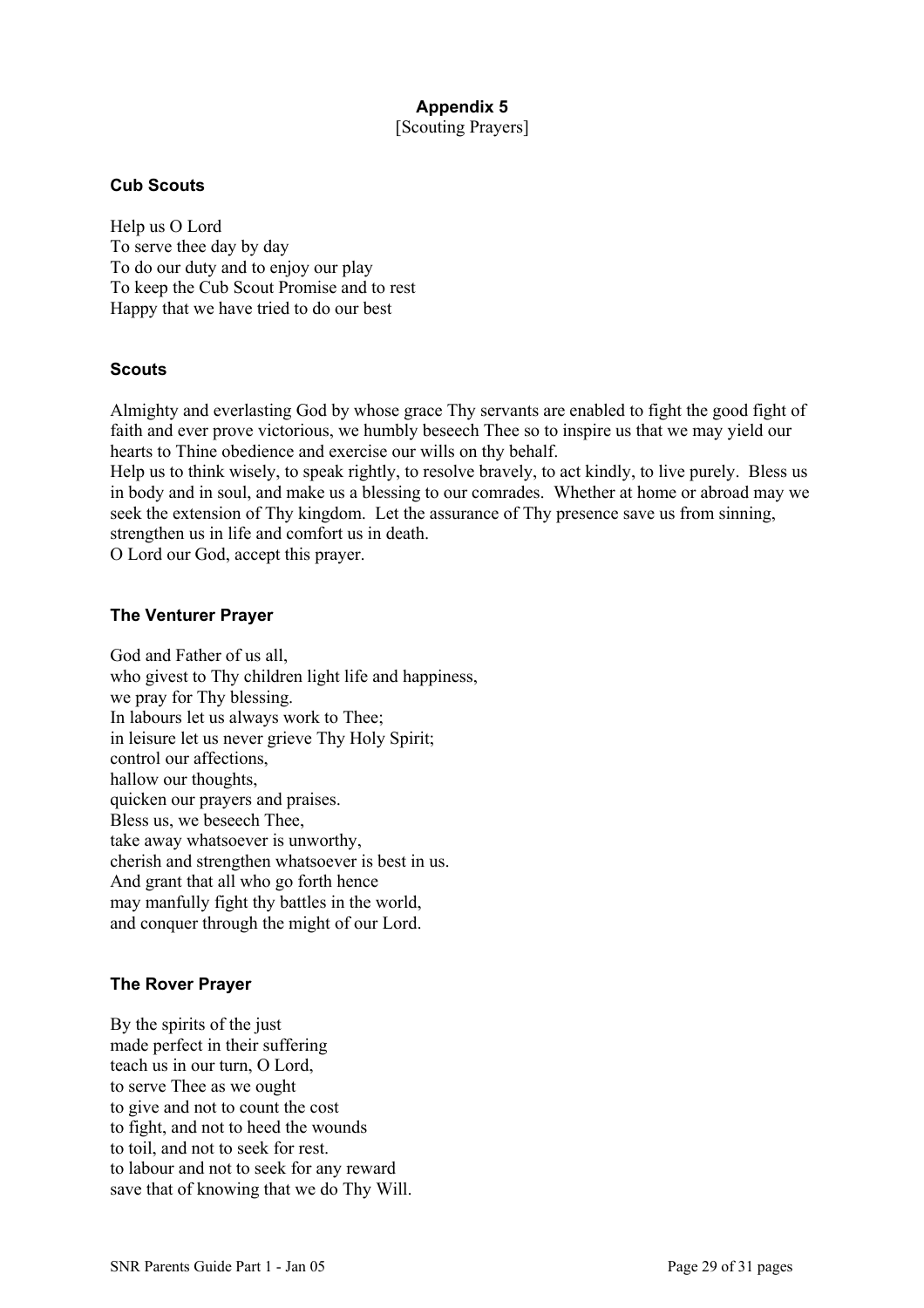### **Appendix 6**  [Awards for Good Service — Members & Associates<sup>9</sup>]

### **Members**

| Award                   | <b>Service</b>                                                                          | Worn around neck                                                              | <b>Emblem on uniform</b>                       |
|-------------------------|-----------------------------------------------------------------------------------------|-------------------------------------------------------------------------------|------------------------------------------------|
| Certificate of<br>Merit | Good service to the Association for at least<br>3 years                                 |                                                                               | A white and green knot on a<br>blue background |
| Silver Arrowhead        | Excellent service to the Association for at<br>least 7 years                            | A silver medallion, depicting the Scouts<br>Australia logo on a yellow ribbon | A yellow knot on a blue background             |
| Silver Wattle           | Outstanding service to the Association for at<br>least 12 years                         | A silver medallion on a green ribbon                                          | A green knot on a blue background              |
| Silver Koala            | Distinguished service to the Association for at<br>least 16 years                       | A silver medallion on an orange ribbon                                        | An orange knot on a blue background            |
| Silver Emu              | Sustained and exceptional service to the<br>Association for at least 20 years           | A silver medallion on a purple ribbon                                         | A purple knot on a blue background             |
| Silver Kangaroo         | Eminent achievement and meritorious service<br>to the Association for at least 20 years | A silver medallion with a gold ribbon with<br>two green stripes               | A gold knot on a dark green<br>background      |

For the award of the Silver wattle and above, a Leader will normally be required to have completed the Wood Badge adult development program (Certificate of Advanced Leadership).



<span id="page-29-0"></span><sup>9</sup> A member is a person who has been invested as a youth member or adult leader, accepts the commitment of the Scout Promise and is a current member of a Branch. An associate is a person who supports the Aim and Principles of The Scout Association of Australia.